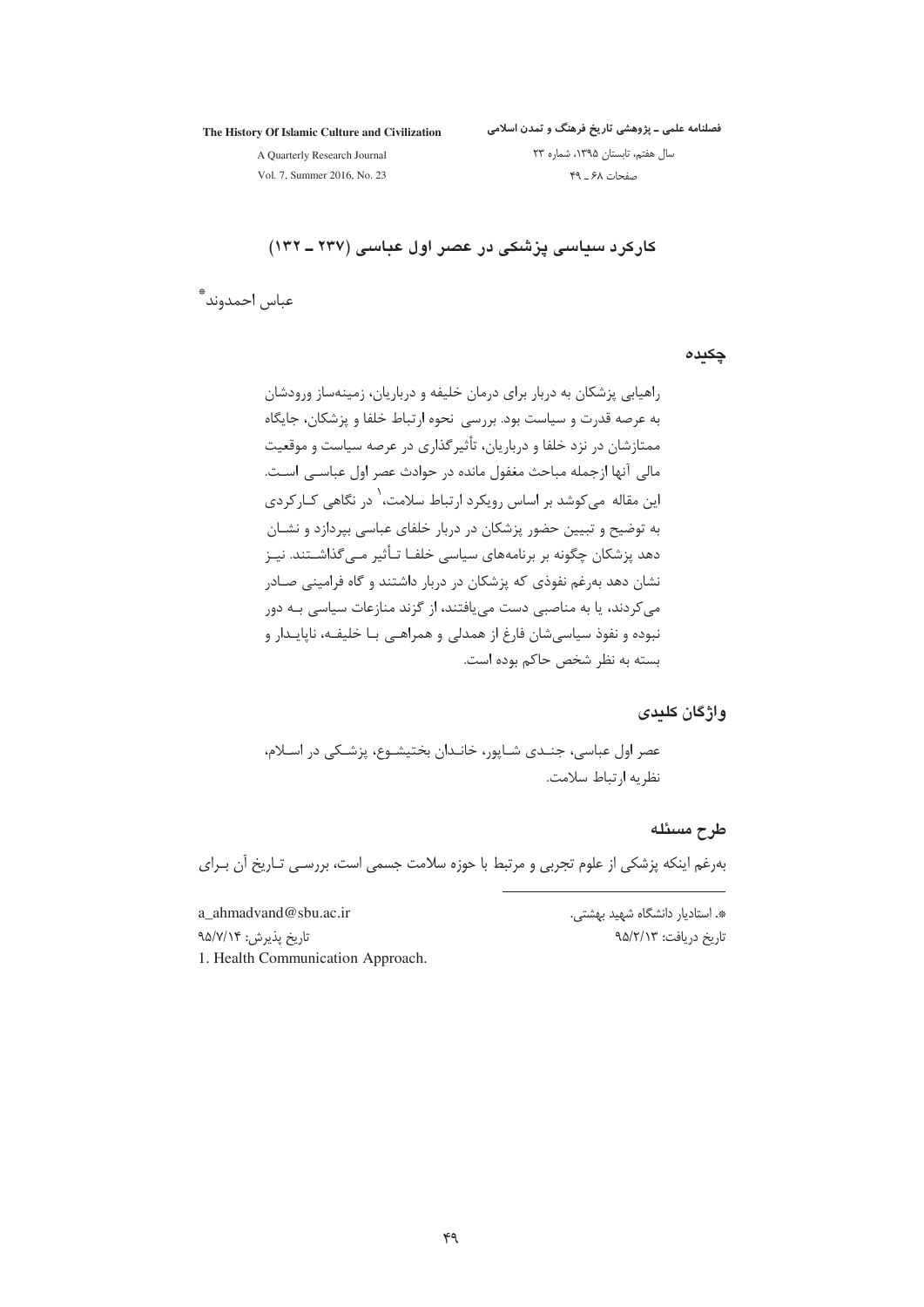۵۰ فصلنامه علمی ـ یژوهشی تاریخ فرهنگ و تمدن اسلامی، س ۷، تابستان ۹۵، ش ۲۳

شناخت های فرهنگی و تمدنی حائز اهمیت است. در بررسی تاریخ علم و بهویژه تاریخ علم در تمـدن اسلامی، جنبههای گوناگونی از آن مانند انواع مکاتب پزشکی در جهـان اسـلام` و ریشـههـای آنهـا، شرح حال رجال مطرح و اطبا نامی جهان اسلام،<sup>۲</sup> تاریخ اخلاق پزشکی،<sup>۳</sup> شیوههای درمانی، ابزارهای یزشکی، داروها و بیماریها<sup>۲</sup> مطرح و درکنار توجه به جنبههای علمی پزشکی در تمدن اسـلامی، بـه نقش و جایگاههای آن نیز پرداخته شده است، با این حال تـلاش هـای انـدکی بـرای تبیـین کـارکرد سیاسی پزشکی در ساختار حکومتی، به ویژه در دربار خلافت عباسی صورت گرفتـه اسـت. چگـونگی تأثیرگذاری پزشکان بر رفتار سیاسی خلفـا از موضـوعات نادیـده گرفتـه شـده در تحلیـل تصــمیمات سیاسی عصر نخستین عباسی است.

در این مقاله تلاش میشود نخست بـا روش توصـیفی اوضـاع، نحـوه ورود و ارتبـاط پزشـکان غیرمسلمان و عمدتاً پیرو مکتب جندی شاپور در عصر اول عباسی تشریح شود و سپس با اسـتفاده از ابزارهای ارتباط سلامت، تحلیلی از نقش آنان در تـأمین سـلامت خلفـای عباسـی و پاسـخی بـرای پرسش اصلی ارائه گردد که چگونه پزشکان هم زمان با درمان خلفا، بر آنان و برنامههای سیاسی آنان تأثير مر كذاشتهاند؟

در آغاز برای فهم تئوری ارتباط سلامت و رفتار درمانی مبتنی بـر آن، ذکـر چنـد نکتـه شایسـته است. ارتباط عبارت است از: تبادل اطلاعات میان دو نفر از طریق گفتگو، نوشــتن یــا بهـره بــردن از نظام عام نشانهها و رفتارها. پیام همان چیزی است که فلسفه اصلی ارتباط را شکل می دهد و پیا بـه تعبیری علت غایی ارتباط است و به دو شکل مکتوب یا شـفاهی مخـابره مـیشـود. عمـل یـا رفتـار ارتباطی، همدلی و تفاهم دو جانبه است و دسترسی یا ابزار دسترسی نیز همگی چگونگی یـا کیفیـت یک ارتباط خوب و مؤثر را فراهم مے سازد و به سلامت کمک مے کند. <sup>۵</sup> ارتباط سلامت، ماننـد دیگـر .<br>انواع ارتباط ها، از نظام تبادل نشانه ها و رفتارهای دوجانبه بهره می گیـرد و احسـاس دو طرفـه فهـم، درک و همدلی را در مبان افراد به وجود می آورد، ۲ تا بر فرایند ارتباط تأثیر بگذارنید و درگیر شیوند و سرانجام از راههای ارتباط، پیام درمان و سلامت رسانده شود؛ یکی از اهداف کلیدی ارتباط سـلامت،

۴. ملک راه، آیینهای شفا: مباحثبی در مردمشناسی پزشکمی: جنگ قدرت و بیماری. 5. Schiavo, Health Communication, p4.

6 Idem

۱. ضرغام، *از مكتب ملا ذوالفقار تا روان پزشكي*؛ ولايتي، پزش*كي در ايران و جهان اسلام*. ٢. هيوم، بزرگمردان عالم يزشكي. ۳. ساکت، *بایستههای اخلاق پزشکی از نگاه رازی* (متن تازی با ترجمه فارسی و انگلیسی) محمد بن زکریای رازی.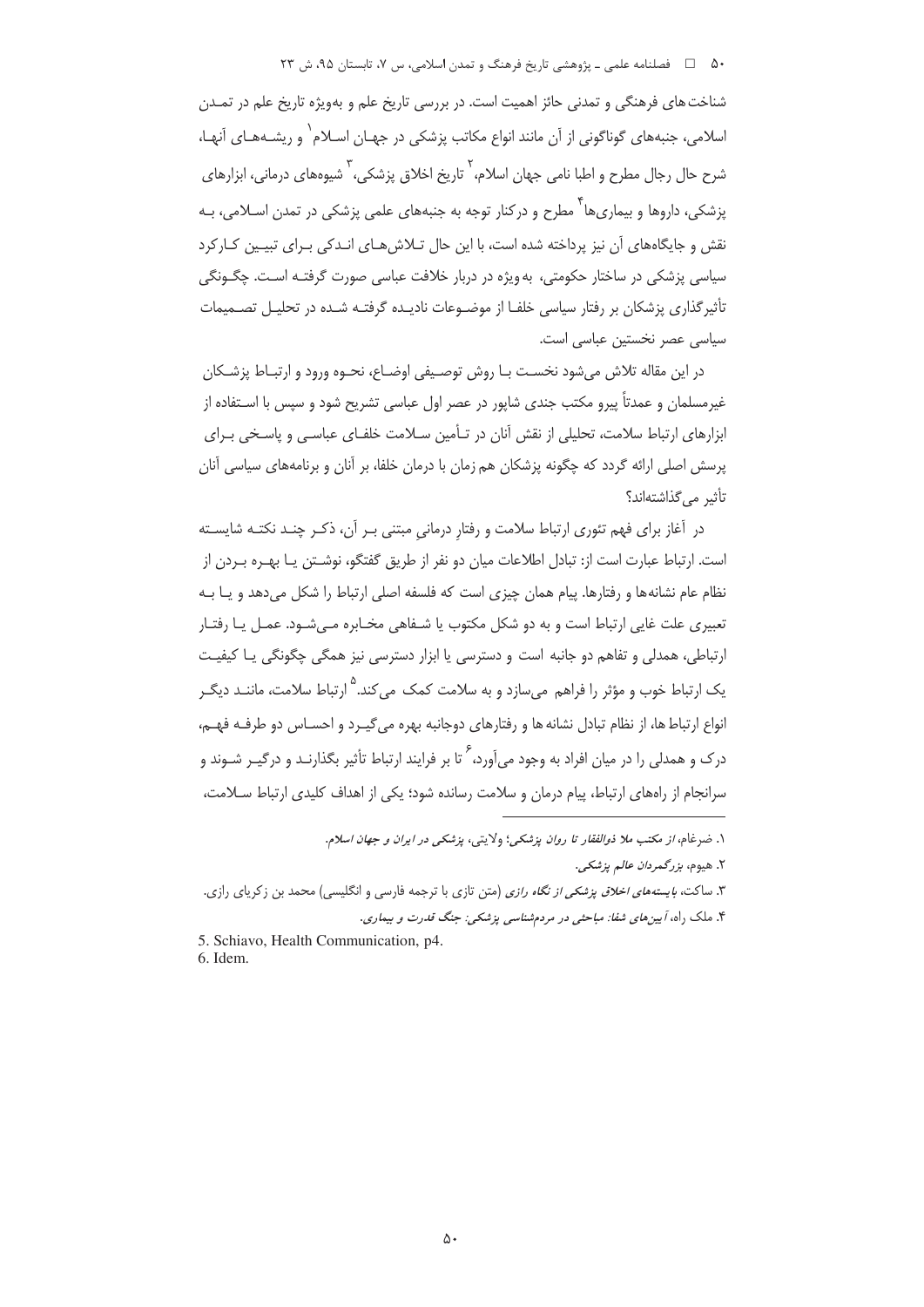کار کرد سیاسی پزشکی در عصر اول عباسی (۲۳۷ ـ ۱۳۲) = ۵۱

۔<br>تأثیر پر افراد و جوامع است. ٰ نقش دوم ارتباط سلامت، ف راهم کے دن محیطے ِ خواستنے و مسـاعد رای درک متقابل است.<sup>۲</sup>

این مقاله می کوشد براساس رویکرد ارتباط سلامت<sup>۳</sup> که در آن تبادل اطلاعات، <sup>۴</sup> سام، <sup>۵</sup> همـدلـ ۶ و دسترسی، <sup>۲</sup> عناصر اصلی شکل دهنده ارتباط هستند و نیـز بـا اسـتفاده از نظـام تبـادل نشـانههـا^ و ,فتارهای دو جانبه، <sup>۲</sup> احساس دو طرفه فهم و نیز درک و همدلی در میان افراد و گـروههـا بـهمنظـور برقراری ارتباط مؤثر و نهایتا انتقال پیام درمان و سلامت تبیین و بازشناسانده شود.

# الف) پر قراری ارتباط خلیفه و پزشک

نخستین گام در رویکرد ارتباط سلامت برای انتقال و به اشتراک گذاشتن اطلاعات، برقـراری ارتبـاط است که زمینهساز فهم و درک نشانهها می شود؛ بی گمان نخستین و مهمترین برقرای ارتباط خلیفه و یزشک زمانی صورت گرفته است که خلفا به درمان نیاز پیدا کردند و به پزشکان ماهر متوسل شــدند. در حقیقت زمینه ورود پزشکان به دربار و برقراری ارتباط خلیفه و پزشکی از طریق پل ارتباطی به نام «درمان» صورت گرفته است. به نظر می رسد این ارتباط به صورت رسمی در دوره بنــ امیـه (۱۳۲ \_ ۴۱) و از عصر معاویه (حک: حکومت: ۶۰ \_ ۴۱) آغاز شده و این حضور تبعاتی داشته است کـه از آن جملـه مے توان به اثر گذاری پزشکان در برخی از جریان های سیاسی اشـاره کـرد. از ایـن٫رو، مـے٫بینـبـه هـر یزشک معروفی در زمره دوستان و نزدیکان خلیفه، شاه، سلطان، وزیر و والی قرار می گرفت یـا حتـی حزو همراهان لشکر وی در می آمد ` و پیوسته در دسترس خلیفه بوده است؛ همچنـین بزشـکان بـه واسطه همراهی و همدلی با بیمار خویش؛ یعنی خلیفه و نفوذی کـه در وی مـی یافتنـد بـه بـالاترین جایگاههای مشاورهای نزد خلفا می<sub>،</sub>رسیدند. <sup>۱۱</sup> برای نمونه، ابوقریش داروساز و داروفروش، چون قاروره خیزران امموسی را دید و او را بر تولد پسرش هادی (حک: ۱۷۰ \_ ۱۶۹) بشارت داد، بهرغم اطلاعات

- 1. Idem. p5.
- 2. Idem, p6.
- 3. Health Communication Approach.
- 4. Exchange of Information.
- 5. Message.
- 6. Sympathy.
- 7. Access.
- 8. Exchange of Signs.
- 9. Mutual Acts.
- 10. Rosenthal, The Physician in the Medieval Muslim Society, p477, also see: Idem, p478.
- 11. Idem, p 482.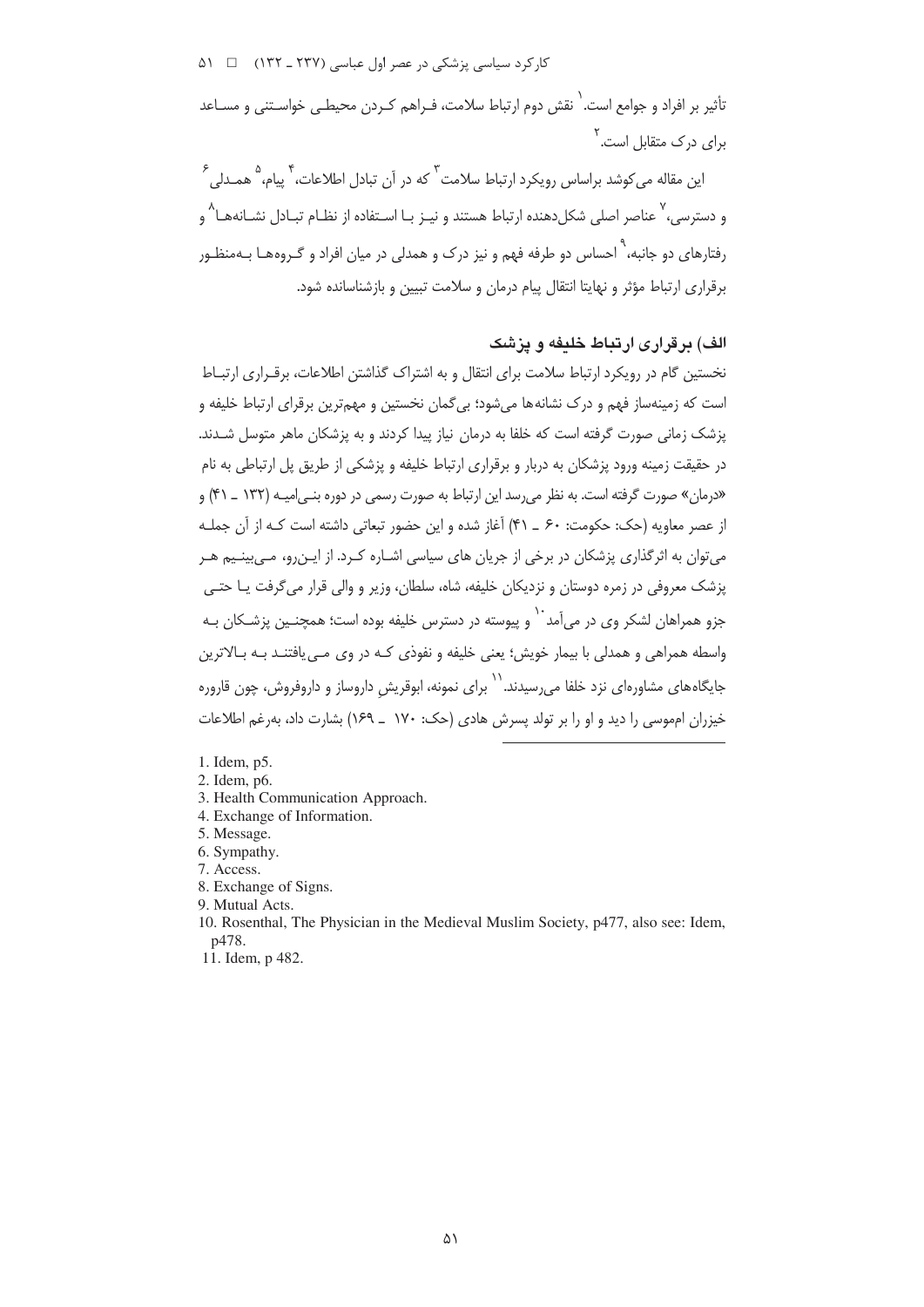### ۵۲ = ح فصلنامه علمی ـ یژوهشی تاریخ فرهنگ و تمدن اسلامی، س ۷، تابستان ۹۵، ش ۲۳

اندک در پزشکی، به جایگاهی رفیع دست بافت و مهیدی (حیک: ۱۶۹ \_ ۱۵۸) پیدو لقب ایوقریش ـ يدر عرب ــ داد. <sup>\</sup> در حالي كه قبل از آن، داروساز سپاه بود و گاه همراه لشكريان مي,فت. <sup>٢</sup>

## ۱. چگونگی ورود پزشکان به دربار

ورود رسمی پزشکان به دربار خلفا و برقراری ارتباط پزشک و خلیفه به دوره بنی امیه و عصر معاویـه باز مي گردد. اين ورود معمولاً به دسـتور خليفـه و بـهمنظـور تـأمين سـلامت جسـمي او رخ مـي داد، جنان که معاویه این أثال، پزشک مسیحی دمشقی، را از روم فراخواند و علاوه بر اینکه او را به واسیطه .<br>تیزهوشی و توانایی در درمان بیماریش، پزشک مخصوص خود قرار داد، ریاست پزشـکان دمشــق را نیز به او واگذار کرد. ٰ نمونه دیگر جورجیس بن جبرائیل است؛ وی یزشـکی زبردسـت بـود و ریاسـت آکادمی و بیمارستانی را در جندی شایور برعهده داشت، در زمان بیماری منصور (حـک: ۱۵۸ \_ ۱۳۸) و به دعوت وی به بغداد فراخوانده شد و علاوه بر مداوای خلیفه، کتب فراوانی را از یونانی بـه عربـی ۔<br>ترجمه نمود و پزشک مخصوص منصور شد.

با مراجعت جورجیس به جندی شـاپور، عیسـی بـن شَـهلافا جنـدی شـاپوری، شـاگرد جـورجیس بـن بختیشوع، به جای جورجیس نزد منصور باقی ماند، اما بـه دلیـل اقـدام بـه فسـاد و آزار مـردم، خاصـه |آزار اسقفان و مُطران ها، که از آنها طلب رشوه مر کرد مورد غضب منصور قرار گرفتـه، تمـامر امـوالش ضـبط .<br>شد و تأديب و اخراج گرديد. <sup>ع</sup> خالي شدن دربار خليفه از پزشكي ماهر و مطمئن سبب شد تا مجــدداً منصــور .<br>تلاش کند تا جورجیس را به دربار بازگرداند؛ زیرا علاوه بر مهارت پزشکی، اعتماد خلیفه را نیز جلـب کـرده بود که این خود از نشانههای ارتباط مؤثر میان درمانگر و درمان پذیر است؛ هرچنـد کـه بیمـاری جـورجیس ۷<br>مانع از آمدن محدد وی به دربار خلیفه شد و شاگرد دیگر خود ابراهیم را به دربار فرستاد.

گاهی حضور پزشکان ماهر در دربار و علاقه خلفا به آنان، سبب بـرانگیختن حـس رقابـت دیگـر یزشکان می شد که به تبع با توجه به نفـوذی کـه در دیگـر درباریـان داشـتند، دسـت بـه دشـمنی و

١. ابن ابي اصيبعه، عي*ون الأنباء في طبقات الأطباء*، ج ١، ص ٣٧٩ \_ ٣٧٨ و ٣٨٨ \_ ٣٨٧، ذيل ماده. ٢. همان، ص ٣٨٧، ذيل ماده. ۳. نجم أبادي، *تاريخ پزشکي ايران و جهان اسلام*، ج ۲، ص ۳۹۰. ۴. ابن ابي اصيبعه، *عيون الأنباء في طبقات الأطباء*، ج ١، ص ٣١٧، ذيل ماده؛ نيز، بنگريد به: O, leary , How Greek Science Passed to the Arabs, p 149. ۵. قفطی، *تاریخ الحکماء*، ص ۳۴۲، ذیل عیسه ً بن شهلافا. ۶ همان. ٧. ابن ابي اصيبعه، عيون الأنباء في طبقات الأطباء، ج ١، ص ٣٢٢ \_ ٣٢١، ذيل ماده.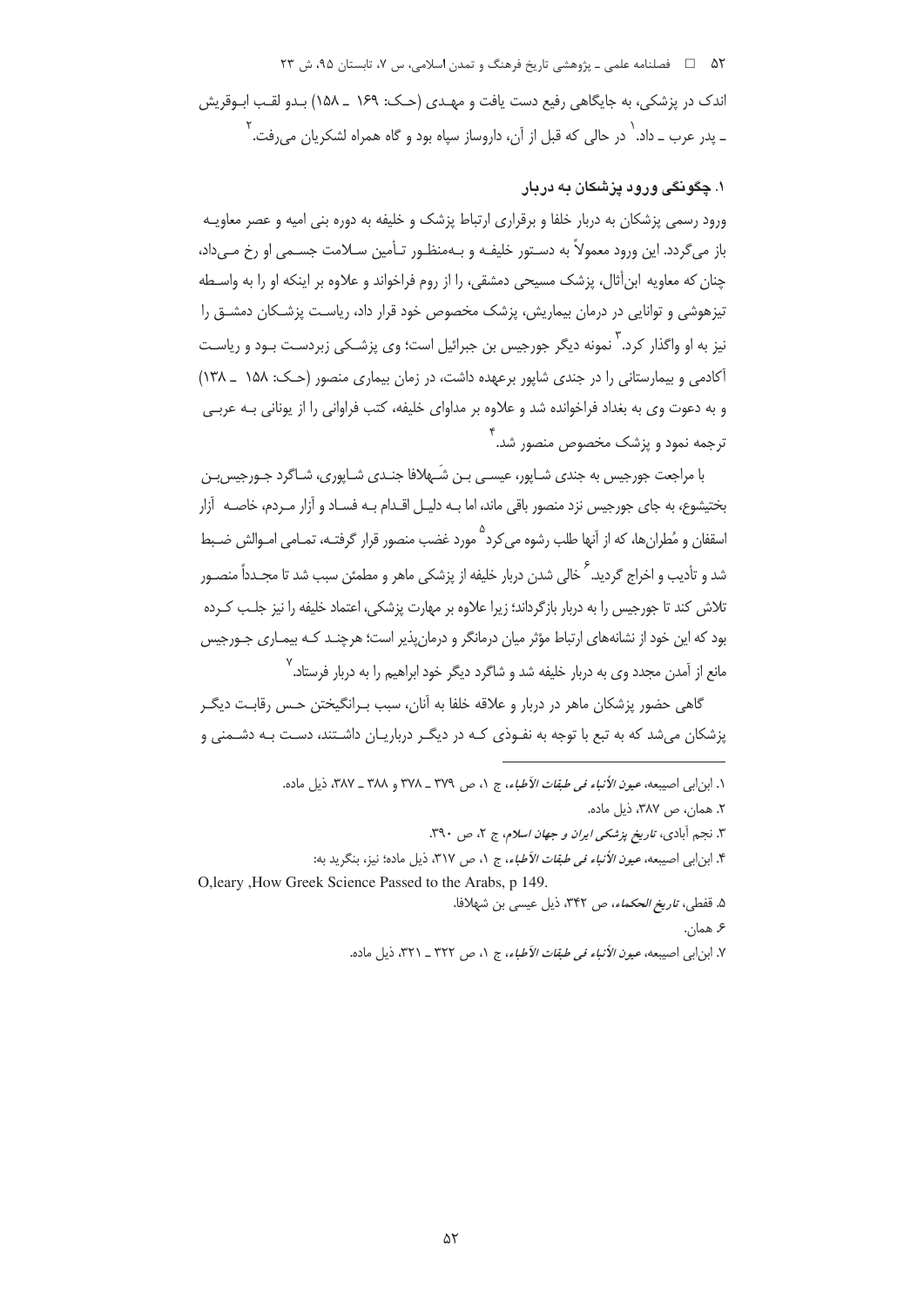کار کرد سیاسی پزشکی در عصر اول عباسی (۲۳۷ ـ ۱۳۲) = ۵۳

ِ<br>کینهتوزی می;دند؛ مانند ماجرای بُختیشوع ٰ بن جورجس ِ که مدتی در بغیداد حضیور داشته و محیدداً بیه جندی شاپور بازگشت، ولی به هنگام بیماری هادی پسر مهدی، دوباره به بغداد خوانـده شـد و او را معالجـه کرد؛ این حضور دوباره بختیشوع بن جورجیس بر خیزران گران آمد و پزشک خـاص خـویش، ابـوقریش را به دشمنی با او برانگیخت ۲ <sub>جون</sub> این امر بر مهدی روشن شد، رخصت داد بختیشوع به جنـدی شـایور بـاز گردد، اما چون رشید (حک: ۱۹۳ ــ ۱۷۰) بیمار شد، به پیشنهاد یحیی برمکی او را فراخواند. ۳ یحیی داسـتان ِ<br>تعصب خبزران بر ابو قریش گفت، اما رشید او را خواست و رئیس بزشکان خویش قرار داد.

در مواردی نیز وزرا، متولیان امور و دیگر درباریان باعـث حضـور پزشـکان بـه دربـار مـی شـدند، چنان که جبرئیل بن بختیشوع بن جورجیس بن بختیشوع جندی شاپوری، بـه انتخـاب جعفـر برمکـی پزشک هارون الرشید شد.<sup>۵</sup> شاید به همین سبب بود که جبرئیل خود را مدیون برامکـه مـیcانسـت و بسيار به مأمون مي گفت اين نعمت از تو و پدرت نيست، بلكه از يحيى بن خالد و فرزنـدانش بـه مـن رسیده است. <sup>۶</sup> پس از مرگ رشید، فضل بن ربیع، جبرئیـل را بـه خـدمت امـین (حـک: ۱۹۸ ــ ۱۹۳) درآورد و امین نیز به وی اموال بسیاری بخشید؛ جایگاه جبریئل در نزد امین چندان بود که وی جز به اذن و اطلاع جبرئیل چیزی نمی خورد و نمی نوشید. <sup>۷</sup> ماسویه ابویوحنا نیز که داروکوب جندی شایور بـود، بــا درمان چشم فضل بن ربیع ً یا با درمان خواهر رشید به دربار راه یافت. <sup>۹</sup>

البته پزشکان برای اشتغال به درمان خلیفه، امتحان هم میشدند؛ مثلاً چـون بختیشــوع بــن جبرائیــل، یزشک زبردست به نزد هارون الرشید آمد، عیسی ابوقریش، عبدالله طیفوری و سرجس با نشــان دادن .<br>قارورههایی او را آزمودند. ``

١. با أنكه قدما بخت را عبد و يشوع را عيسى مسيحى دانستهاند، جزء اول اين نام يهلوي به معناي بُختَگ / رهايي يافت است. (آذرنوش، ذيل ماده آل بختيشوع در *دائرة المعارف بزرگ اسلامي)* ٢. قفطي، ت*اريغ الحكماء*، ص ١۴١، ذيل بختيشوع بن جورجيس بن بختيشوع. ٣. همان. ۴. همان. ۵. همان، ص ۱۸۵، ذیل جبرئیلبن بختیشوع بن جورجیس بن بختیشوع. ۶. جهشیاری، *الوزراء و الکتاب*، ص ۱۴۵. ٧. قفطي، ت*اريخ الحكماء*، ص ١٩٥، ذيل جبرئيل بن بختيشوع بن جورجيس بن بختيشوع. ٨. ابن ابي اصيبعه، *عيون الأنباء في طبقات الأطباء*، ج ١، ص ٤٢٩ ـ ٤٢٨، ذيل ماده. ۹. همان، ص ۴۳۱. ١٠. همان، ص ٣٢٢، ذيل ماده، ص ٣٢٥ \_ ٣٢۴، ذيل ماده؛ نديم، *الفهرست*، ص ٥٢٨، ذيل بختيشوع؛ tritton Caliphs and their non- Muslim Subjects, p 157.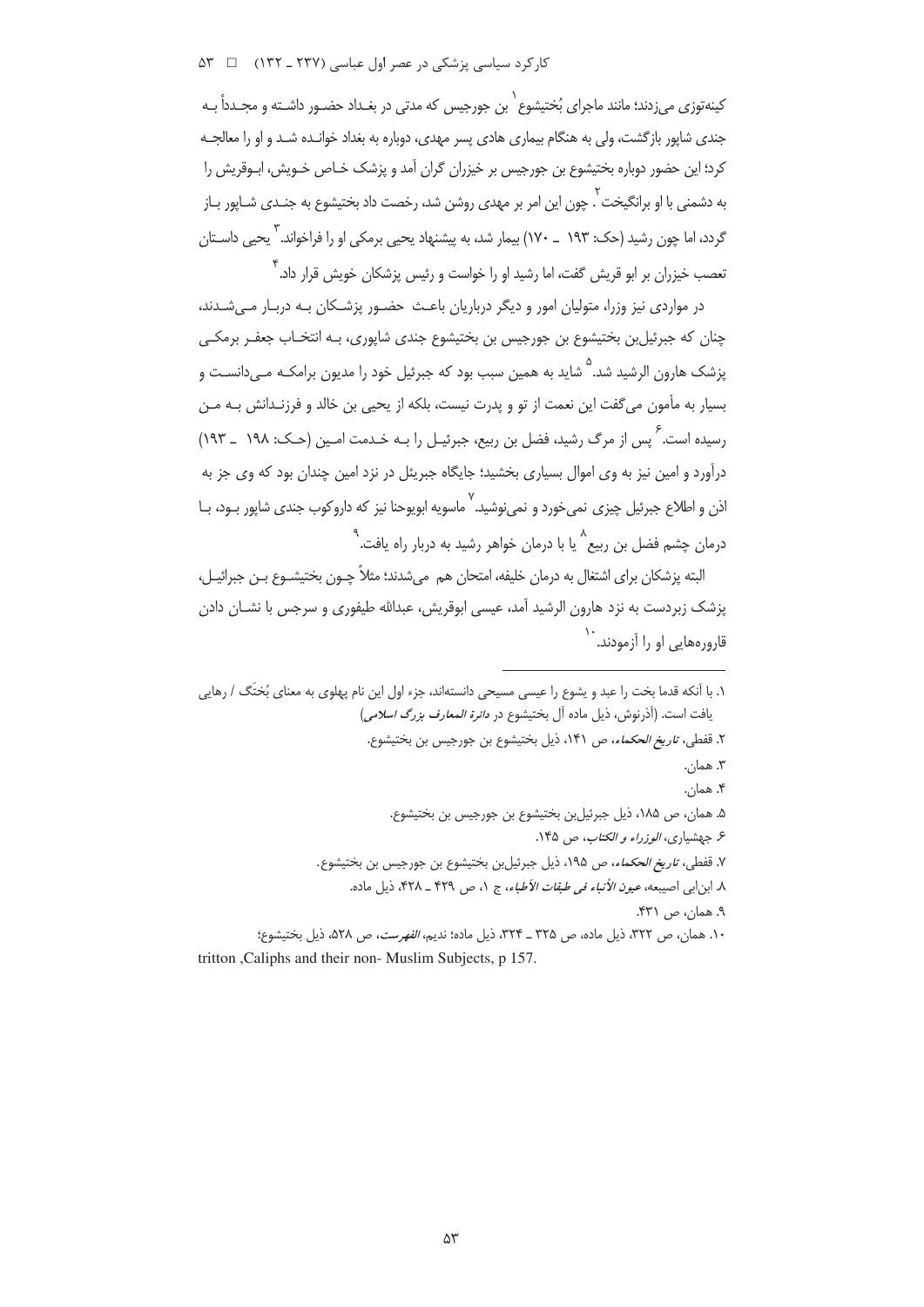#### ٢. دين و موطن يزشكان

گزارش های تاریخی حاکی از آن است که در زمان بنی امیه پزشکان عمدتا رومـی بودنـد، چنـان کـه درباره اینأثال، پزشک مخصوص معاویه، گزارش شده که از بزرگان روم بوده اسـت. ٰ ایـن در حـالی است که پزشکانی که در دوره بنی عباس به دربار راه یافتند، عمدتاً ایرانی و دانـش آموختـه دانشــگاه جندی شایور بودند. البته مکتب پزشکی جندی شایور، تلفیقی از مکتب پزشکی ایرانـی و هنـدی بـود که در نظریه و روش، تحت تأثیر مکتب هلنی \_ بیزانسی قرار داشت.<sup>۲</sup> مشـهورترین پزشـکانی کـه در عصر عباسی به دربار وارد شدند، خاندان بختیشوع بودند که نقشی مهم در آمـوزش فرهنگـی اعـراب ابفا کردند. <sup>۲</sup> دوازده عضو خاندان بختیشوع برای هشت نسل از اواسـط سـده دوم تـا نیمـه دوم سـده ينجم، يزشک و مشاور خلفا و غالباً مترجم يا مؤلف رساله هاي يزشکي بودند. <sup>۴</sup> ايـن خانـدان پـر نفـوذ حدود ۲۵۰ سال در عرصه یزشکی یکهتاز بودند که آخرین آنان جبرئیل بن عبیدالله بن بختیشــوع بــن جبرئیل بن بختیشوع بن جورجیس بود.<sup>۵</sup> این حضور بادوام در دربار خلافت که پیوسته محل منازعات سیاسی و چالش میان قدرتمندان است، نیازمند ارتباط گیری قوی از طرف پزشکان با خلیفه و پـس از وی دیگر درباریانی است که هرآن، امکان تغییر نگرششان درباره زیردستان وجود دارد.

بهرغم تفاوت موطن پزشکان عصر اموی و عباسی، آنان در یک مورد با هم اشتراک داشتند و آن اینکه در هر دو عصر، بسیاری از این بزشکان، زیردست خلفای بهودی با مسیحی بودنـد. <sup>۶</sup> جنـان کـه گویند ابنأثال، پزشک معاویه، [که] عبدالرحمن بن خالد بن ولید، مدعی خلافت را مسـموم کـرد یـا ابوالحکم یزشکی دیگر که در خدمت یزید بود، مسیحی بودند. `` همچنـین یزشـکانی کـه در خـدمت بنی عباس بودند، عمدتاً مسیحی بودند؛ نمونه بارز آن، خاندان بختیشوع اسـت کـه مسـیحیانی معتقـد بودند.<sup>۸</sup> به گمان تلاش، تعهد و مهارت این پزشکان برای درمان بیمار خویش فارغ از جایگاه سیاسـی و اجتماعی وی، آنان را بیش از پیش نزد خلفا محبوب می ساخت و همین امر به امنیت شغلی و جانی آنان کمک می کرد.

١. ابن حبيب بغدادي، أسم*اء المغتالين من الأشراف في الجاهلية و الإسلام*، ص ١٣۵.

2. Emilie Savage- Smith, EI2, s.v: medicine, 2nd edition.

3. O, leary, p 149.

۴. امیلی سوج، یز شکی در دوره اسلامی، *دانشنامه جهان اسلام*.

5. Browne, Arabian Medicine, pp23-24.

6. Triton, p155.

7. See: Tritton, p 155.

8. Triton, p 155.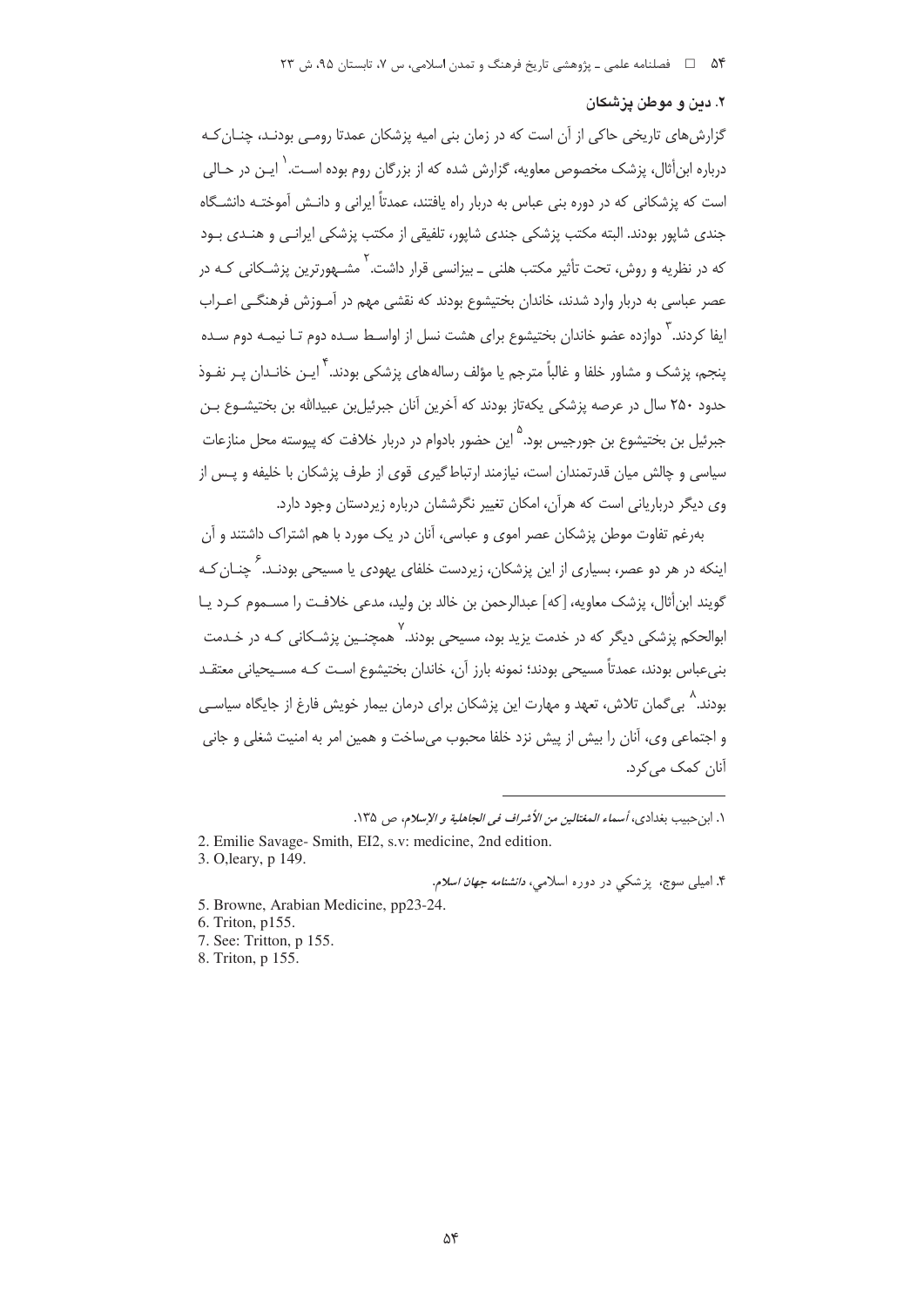ب) جايگاه و موقعيت پزشكان

۱. ارزش یزشکی در نظر خلدفه و درباردان

ارزش و جایگاه پزشکی در نزد خلفا را باید با توجه به نقشی که در دربـار داشـتند، سـنجید و بررسـی کرد. پزشکان در حقیقت مراقب سلامت خلیفه و درمان گر دردها و بیماری های او و اطرافیانش بودند. بی گمان، نگاه انسان به کسی که ضامن سلامت و درمان گر دردهایش باشد به دلیل اهمیت سلامتی، همراه با تکریم و احترام کامل است و از این رو پزشکان در دربار جایگاه والایی داشتند. ایـن نکتـه را میتوان از عملکرد خلفا درباره پزشکان نیز دریافت؛ چه آنان بسیار به حفظ سلامت پزشکان و تـأمین نیازهای آنان توجه داشتند. گویند هارون|لرشید در موقف حج، برای پزشکش، جبرئیل، بسیار دعا کرد، عباسیان همراه وی بدو گفتند: جبرئیل ذمّی و اهل کتاب است، چرا چنین می کنی؟ هارون پاسخ داد: آري، ولي سلامت و صلاح بدن و وجود من و صلاح مسلمانان به دست اوسـت و ايـن بقـاي خليفـه است که موحب بقای مردم مسلمان است.<sup>۱</sup>

این درک از نقش و کارکرد بزشکان به تناسب فهم خلفا در زمانه خودشان پـذیرفتنی اسـت کـه بقای جامعه اسلامی و آرامش مردمان را در حسـن همکـاری و همراهـی پزشـک و خلیفـه ببیننـد و دیگران را در پاسداشت این عنصر مهم دربار تشویق و ترغیب کنند. از سوی دیگر این جایگـاه ویـژه مورد توجه خود پزشکان نیز بود و گاه زمینهساز سوء استفادههایی نیز می شده است؛ چنان کـه عیسـی بن شهلافا در نامه ای که به مُطران نَصبین نوشت، از او تقاضای رشوه کرد و به وی متذکر شد: مگر نمي داني كه كارهاي خليفه در دست من است و اگـر بخـواهم او را بيمـار و اگـر خواسـتم او را شـفا میدهم؛ این نامه چندان پر اهمیت بود که چون اسقف آن را برای ربیـع فرسـتاد، منصـور بلافاصـله عیسی را پس از مصادره، تبعید کرد. ٰ نقل شـده کـه چـون در ۱۵۲ ق، جـورجیس [پزشـک منصـور عباسی] بیمار شد، منصور هر روز احوال او را میپرسید و چون بیماری او شدت یافت، او را بر سریری نهاده، به دار عامه حاضر کردند و منصور پیاده بر سر او حاضر شد و احوال او را پرسید. <sup>۳</sup> وقتی هم بـه او رخصت داد به جندی شاپور برود، ده هزار دینار به او بخشید. <sup>۲</sup> این توجه ناشی از درک متقابلی بوده است که خلیفه در جایگاه بیمار و جورجیس در مقام درمانگر به آن دست یافته بودند و سبب مـیشـد که خلیفه به تناسب شرایطی که وی دارد، از برخی امور چشمپوشی کند؛ برای نمونـه دربـاره جایگـاه

١. ابن ابي اصيبعه، عي*ون الأنباء في طبقات الأطباء*، ج ١، ص ٣٣٣، ذيل ماده. ٢. همان، ص ٣٢١، ذيل ماده. ٣. قفطي، *تاريخ الحكماء، ص ٢٢٠*، ذيل جورجيس بن بختيشوع. ۴. همان.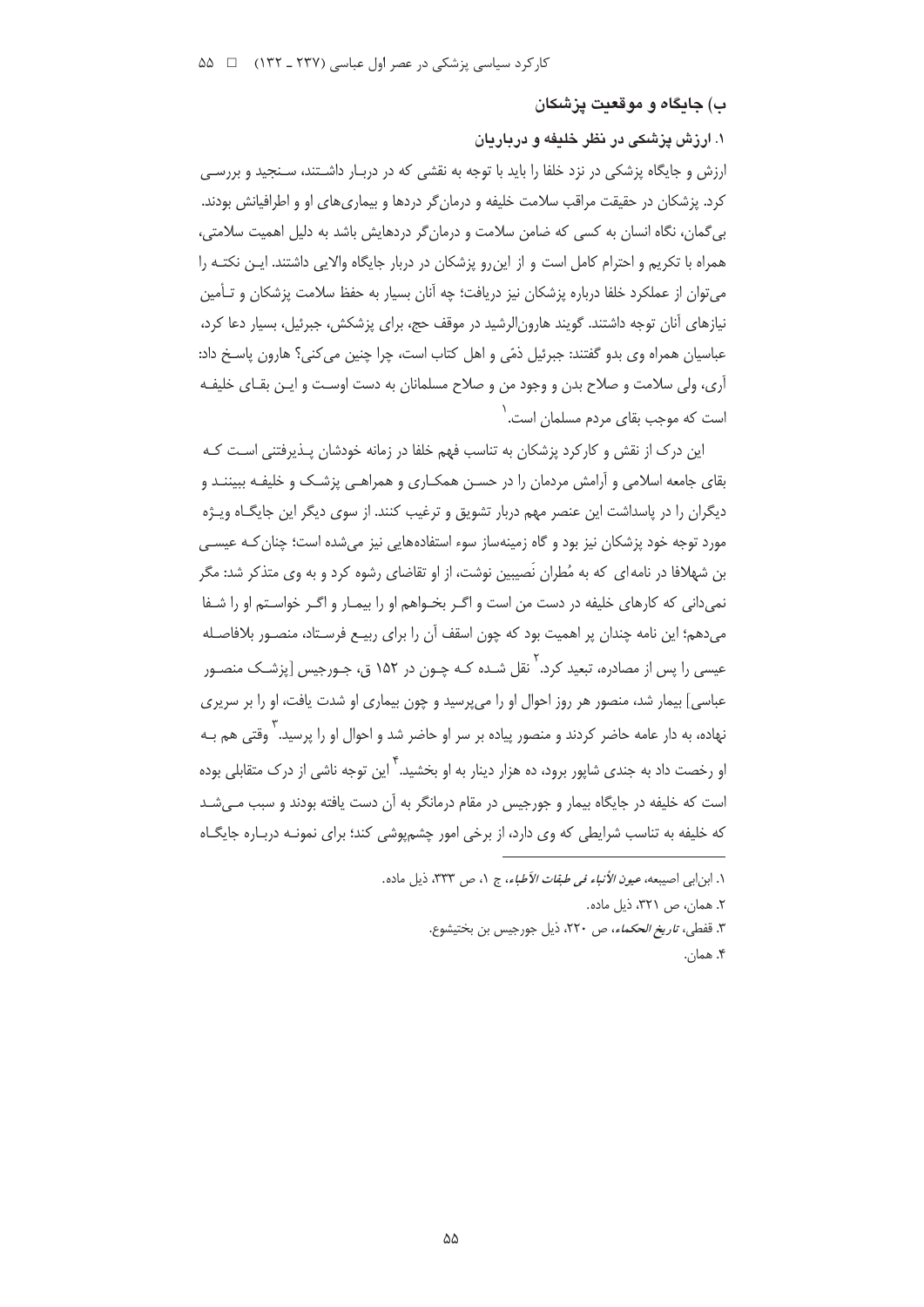۵۶ = 1 فصلنامه علمی ـ یژوهشی تاریخ فرهنگ و تمدن اسلامی، س ۷، تابستان ۹۵، ش ۲۳

جورجيس در نزد منصور گفتهاند چنان بود كه خليـف بـه وي اجـازه شـراب خـوردن داد و بـه دليـل وفاداری به همسرش، اجازه یافت حرم منصور را معاینه کند.<sup>\</sup> در نمونهای دیگر عبدالله طیفوری است که بسیار مورد توجه هادی بود؛ چه اَن هنگام که ولی عهد بود و چه وقتـی کـه خلیفـه بـود و خلیفـه مراقبت پزشکی تمامی فرزندان خویش را به وی واگذار کرد و می گفت: «من به طیفوری عقیده دارم و از او تیرک می جویم»؛ <sup>۲</sup>سویه دیگر این درک متقابل نیز تلاش می کرد یا نگـاهی محترمانـه یـه پایداری روابط کمک کند؛ آوردهاند طیفوری نیز بهشدت از هادی دفاع می کرد و برخلاف نظر جمهور، هاد*ی* را خوشرو و خوشگو در خاموشی و تبسم میدانست.<sup>۳</sup>

پزشکان نیز تلاش فراوانی در مراقبت از سلامت خلیفه به کار میبستند، چنان که گوینـد از روزی که جبرئیل به خدمت رشید درآمد تا ۱۵ سال بعد خلیفه هرگز بیمار نشد، مگر وقت موت در طـوس.۴ نقش جبرئیل در مراقبت از سلامت هارون باعث شده بود که وی ارزش درخوری برای هارون داشـته باشد؛ به گونهای که چون جبرئیل خواست محل زندگی جـالینوس را در بـلاد روم ببینـد، رشـید هـزار سوار برای محافظت از وی فرستاد تا در برابر روم ها از او محافظت کنند.<sup>۵</sup> توجه و احتـرام خلفـا بـه درمانگران خویش به رغم تفاوت مذهبی تا پس از مرگ آنان پابرجا بود؛ به گونهای که چـون جبرئیـل در زمان مأمون درگذشت، تشییع جنازه باشکوهی از وی به عمل آمد و با اکرامی خاص امیران در دیر مارسرجیس مدائن به خاک سپرده شد. <sup>۶</sup> خلفا می کوشیدند تا درمیان درباریــان جایگــاه مهــه *تـ*ری بــه پزشکان بدهند و درباریان را برای این امر متقاعد سازند؛ برای نمونه سـلمویه ابـنِبَنـان، از پزشـکان برجسته روزگار خود بود که به معتصم (حک: ۲۲۷ \_ ۲۱۸) خدمت می کرد و محرم اسرار وی بـود. <sup>۲</sup> از نظر معتصم، شأن وي از قاضي القضاة نيز بالاتر بود تا جايي كه معتصم هنگام مرگ سـلمويه گفـت من هم به او ملحق خواهم شد؛ زيرا او حيات مرا در دست داشت و بـدن مـرا اداره مـي كـرد`. چـون سلمويه بيمار شد، به گفته حنين بن اسحاق، معتصم خود به عيادت او رفت و نزد او بگريست و گفت

1. Triton, p156.

٢. ابن ابي اصيبعه، عي*ون الأنباء في طبقات الأطباء*، ج ١، ص ٣٨٩، ذيل ماده. ٣. قفطي، ت*اريخ الحكماء، ص ٣٠*۵، ذيل طيفور. ۴. همان، ص ١٨٨ \_ ١٨٧، ذيل جبرئيلبن بختيشوع بن جورجيس بن بختيشوع. ۵. قفطی، *تاریخ الحکماء*، ص ۱۹۰ ــ ۱۸۸، ذیل جبرئیلبن بختیشوع بن جورجیس بن بختیشوع. ع ابن ابي اصيبعه، عي*ون الأنباء في طبقات الأطباء*، ج ١، ص ٣٤۵، ذيل ماده؛ أذرنوش، *دائره المعارف بزرگ اســـلامي*، ذيل ماده. ٧. نديم، *الفهرست*، ص ٥٢٧، ذيل سلمويه ابن بنان.

٨. همان؛ ابن|بي اصيبعه، *عيون الأنباء في طبقات الأطباء*، ج ١، ص ٢١۴، ذيل ماده.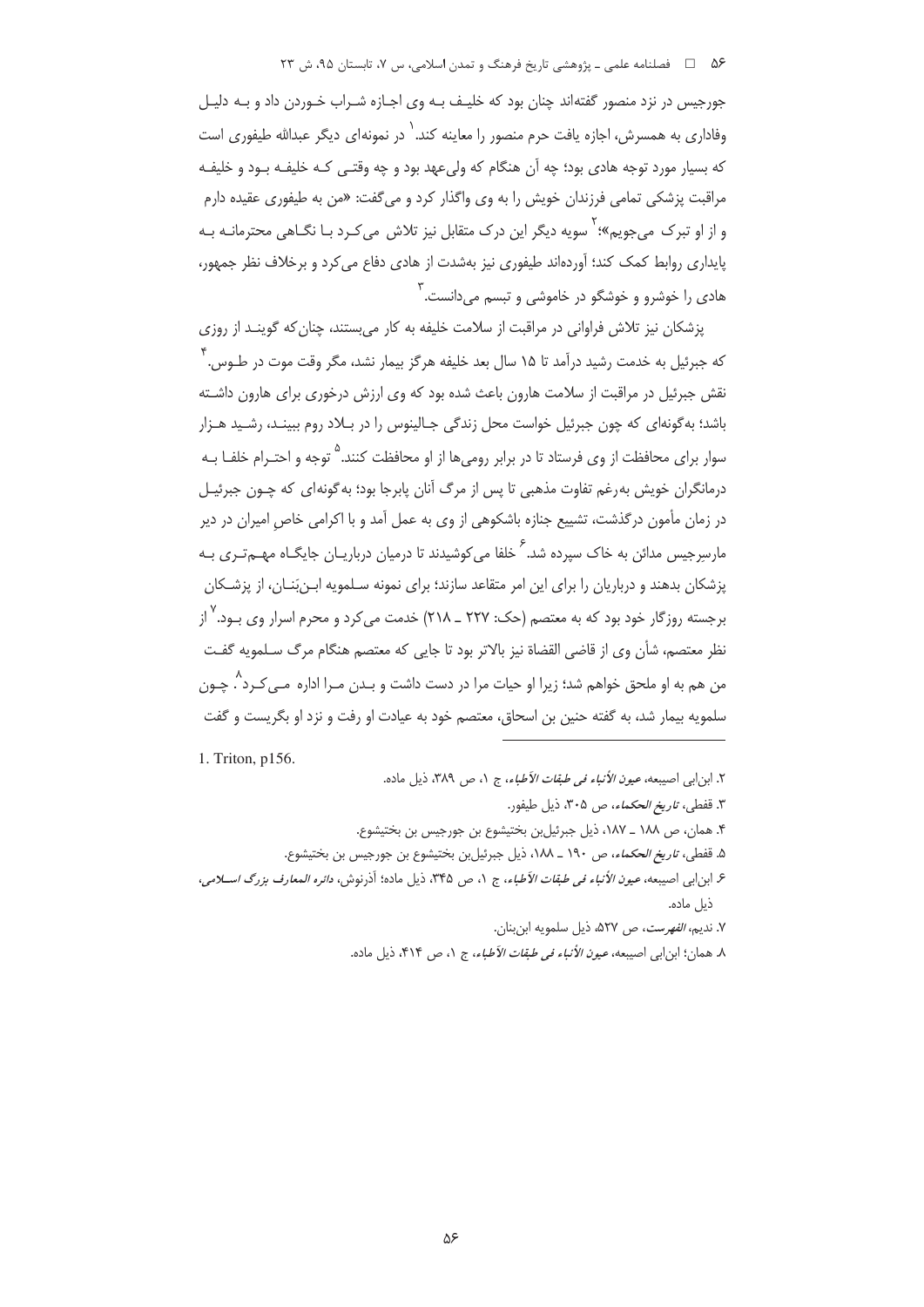کار کرد سیاسی پزشکی در عصر اول عباسی (۲۳۷ ـ ۱۳۲) = ۵۷ ۵

.<br>دلالت کن مرا بر کسی که بعد از تو، به کار آید. ۲ برخی نیز گفته[ند معتصم بسیرش را بـه عبـادت او .<br>فرستاد و چون سلمویه درگذشت، معتصم هم یک سال بعد از مرگ پزشکش جان سپرد. ۲معتصــم در روز مرگ سلمویه غذا نخورد (یا به تعبیر ترایتون به رسم مسیحیان روزه گرفت؛ <sup>۳</sup> جنـازه سـلمویه را .<br>مانند مسیحیان در دربار و با حضور خلیفه تشییع کردند و بر او نماز خواندنــد. "همچنــین، یوحنـا بــن ماسویه ( ابوزکریا یحیی بن ماسویه) از پزشکیان فاضلی که نزد شـاهان مرتبتـی داشـت و از علمـا و مصنّفان بود، به مأمون، واثق (حک: ۲۳۲ \_ ۲۲۷) و متوکل (حک: ۲۴۷ \_ ۲۳۲) خـدمت مـي کـرد <sup>۹</sup> و بسبار مورد علاقه واثق بود ؒ . یا یزید بن زید بن یوحنا بن ابی خالد پزشک دانشمند، خوش معالجــه و خوش دست مأمون که پزشک ابراهیمبن مهدی هم بود و مأمون به او بسیار احسان و انعام می کرد و عنایتی خاص بدو داشت و مستمری و جیره و حقوق بسیار میداد.<sup>۷</sup> شأن حنین بـن اسـحاق پزشـک .<br>مورد علاقه مأمون و رئيس پزشكان زمان وي نيز بسيار والا بود. <sup>۱</sup> حترام به پزشكان به خلفا محـدود نمی شد، بلکه دیگر درباریان نیز برای آنها ارزش و جایگاه ویـژهای قائـل بودنـد، چنـان کـه سـلمویه، م<br>پزشک مأمون، از احترام فراوان عباس بن مأمون نسبت به خویش روایت مے کند. "

البته اعتبار پزشکان مرهون توان علمی و نقش آنان در حفظ سلامتی خلفا بود و این امر موجب شده بود که خلفا اهتمام شایستهای به رعایت دستورات پزشکان داشته باشند؛ به گونهای کـه پزشـکان حتی مواد غذایی آنها را بازبینی می¢ردند و به خلفا توصیه می¢ردند چه و چگونه بخورند. `` خلفا نیـز دقيقا طبق نظر يزشكان خود غذا مى خوردند و اگر چون متوكل تخطى مى كردند، مورد غضب يزشك .<br>خویش، اسرائیل بن طیفوری قرار می5رفتند. `` پزشکان به واسطه تعهدشان بر حفظ سلامتی بیمـار و

3. Tritton, p 160.

١. قفطي، تاريخ *الحكماء، ص ٢٨٨*، ذيل سلمويه بن بنان. ٢. ابن ابي اصبيعه، عب*ون الأنباء في طبقات الأطباء*، ج ١، ص ٣١۴، ذيل ماده. ۴. ابن|بی اصیبعه، *عیون الأنباء فی طبقات الأطباء*، ج ۱، ص ۴۱۵ ـ ۴۱۴، ذیل ماده ۵. نديم، *الفهرست، ص ۵۲۶*، ذيل يوجنا بن ماسويه. ع ابن ابي اصيبعه، *عيون الأنباء في طبقات الأطباء*، ج ١، ص ٤۶٣، ذيل ماده. ٧. همان، ص ٣٩٩. ٨. همان، ص ۴۶۲ \_ ۴۳۱، ذيل ماده حنين بن اسحاق؛ نيز tritton, p158. ٩. راغب اصفهاني، محاضرات، ج ١، ص ٥٠٢ \_ ٥٠١. ١٠. ابن حمدون، *التذكره الحمدونيه*، ج ٣، ص ٣٣٧. ١١. زيدان، ت*اريخ التمدن الاسلامي*، ج ٢، ص ١٨٢.

 $\Delta V$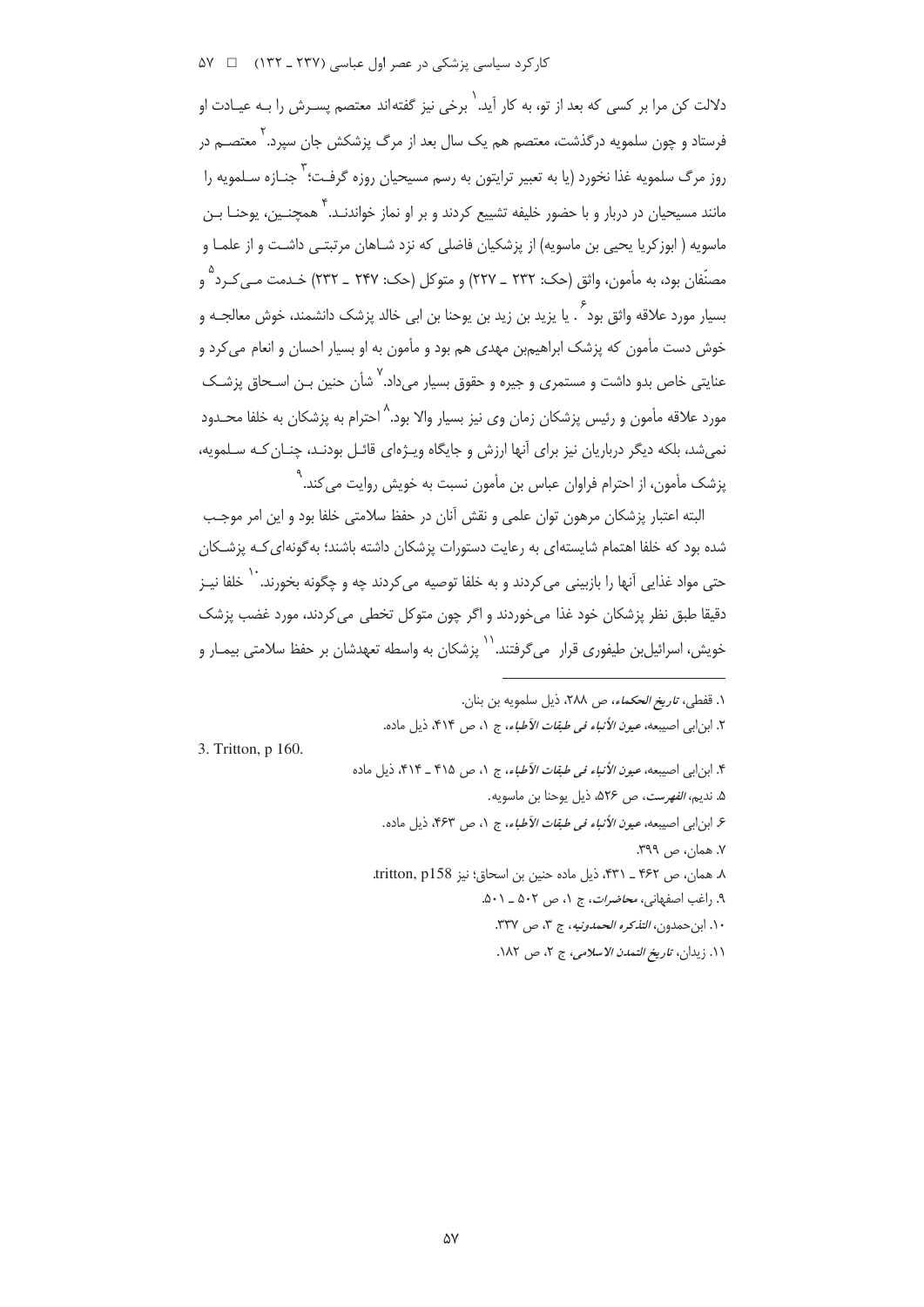۵۸ = □ فصلنامه علمی ـ یژوهشی تاریخ فرهنگ و تمدن اسلامی، س ۷، تابستان ۹۵، ش ۲۳

یس از آن درمـان در مواقـع ضـروری بـهرغـم میـل خلیفـه، غـذای مـورد علاقـه وی را از سـفره برمیداشتند<sup>۱</sup> تا مبادا زمینه ساز بیماری برای خلیفه شود. همچنین امین جز به اذن و اطـلاع جبرئیـلِ پزشک چیز*ی* نمیخورد.<sup>۲</sup> یوحنا بن ماسویه که از هارون تا متوکل پزشک دربار بود، همیشه در زمــان غذا خوردن خلفا حاضر بود. ` در جريان غش كردن رشيد نيز در رقّه (به نقل از خود جبرئيل بـن بختيشــوع)، چون همگی غلامان گمان کردند خلیفه درگذشته، وی تنها به پایمردی و پیگیری جبرئیل، با حجامـت بـه زندگی برگشت؛ حال آنکه کوثر خادم میگفت او مرده و جبرئیل میخواهد خلافت را بـه صـاحبش محمـد برساند <sup>۲</sup>و به همین سبب رشید پس از بهبودی، اقطاعی به ارزش یک میلیون درهم به جبرئیل بخشید. <sup>۵</sup>

## ۲. یزشکان محرم خلوت و اسرار خلفا

شأن علمی پزشکان و ضرورت حضور به موقع درکنار خلفا و درباریان برای حفـظ سـلامتشـان بـه یزشکان امکان می داد در نهان و آشکار با خلیفه همراه و محرم راز او باشند. آنـان معمـولاً از معـدود افرادی بودند که اجازه ورود به خلوت خلیفه را داشته و گاهی پزشک نخستین کسی بود کـه در آغـاز روز اجازه داشت بر خلیفه وارد شود. چنان که جبرئیل، <sup>گ</sup> چشم پزشک ماهر و سبک دس*ت م*ــأمون، کــه میل چشم، سرمه دان و دستچه \_ ظرف بزرگ بلورین \_ خویش را از شخص خلیفه هدیه گرفته بـود، اولین کسی بود که همه روزه پس از نماز صبح بر خلیفه وارد میشد و پلک های او را میشست؛ پس از خواب نيمروز نيز جبرئيل به همين ترتيب بر خليفه وارد مي شد.<sup>٧</sup>

معتصم، سلمویه را یکی از دو نفری میدانست که می توانستند در همه جا، حتی خوابگاه و محـل وضو و محافل خصوصی بر او وارد شوند.^

حتی پزشکان رفت و آمدهای پیوسته به درون حرم داشـتند و ایـن میسـر نبـود مگـر بـا کسـب اعتمادی که برآمده از حسن همراهی با خلیفه در امور سیاسی علاوه بر امور پزشکی باشد. چنـان کـه

- ۱. مسعودی، *مروج الذهب و معادن الجوهر*، ج ۳، ص ۳۴۵ ـ ۳۴۴، داستان برداشتن ماهی از سـفره رشـيد بـه امـر جبرئيل.
	- ٢. قفطي، *تاريخ الحكماء*، ص ١٩٥، ذيل جبرئيلبن بختيشوع بن جورجيس بن بختيشوع.

3. Tritton, p 163.

- ۴. تنوخي، *الفرج بعدالشدة*، ج ۴، ص ٢١٩. ۵. همان، ص ۲۲۰. ۶. ظاهراً این جبرئیل، غیر از جبرئیل بن بختیشوع، پزشک مشهور است. ٧. ابن|بی اصیبعه، *عیون الأنباء فی طبقات الأطباء*، ج ١، ص ٣٢٧، ذیل ماده.
	- ٨. همان، ص ۴۱۵، ذيل ماده.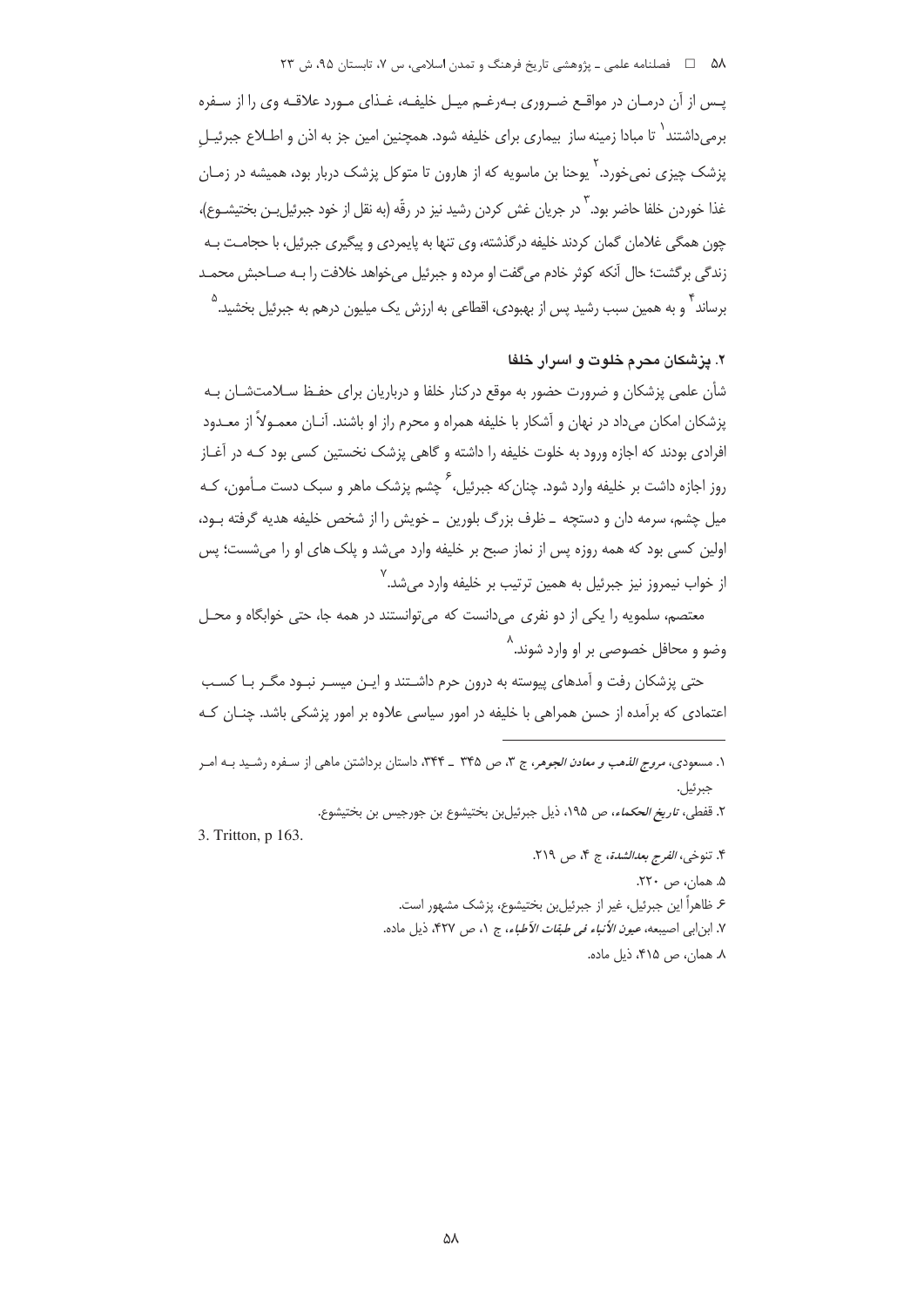کار کرد سیاسی پزشکی در عصر اول عباسی (۲۳۷ ـ ۱۳۲) = ۵۹

تیاذوق (ثیاذوق) که پزشکی دانشمند بود و تا زمان منصور زندگی کرد،<sup>\</sup> بسیار مورد اعتماد حجّاج بـن یوسف ثقفی، والی عراق بود.<sup>۲</sup> این اعتماد به پزشکان امکان معاینه حرم خلیفه را نیز می داد، چنان کـه جورجيس بن جبرئيل، با نيذيرفتن كنيزهاى اهدايي منصور، اعتماد خليفه را به خود جلب كرد و اجازه یافت به درمان جرم منصور نیز بیردازد؛ ۳ همچنین، جبرئیل بن بختیشوع، محبوبه رشید را درمان کرد، ۴ و ماسویه اجازه معاینه خواهر رشید را یافت.<sup>۵</sup>

# ج) جایگاه سیاسی پزشکان و نقش آنان در بازیهای قدرت

در نظام خلافت، هر کس با داشتن اندک نفوذی می توانست با استفاده از شـرایط سیاسـی بـر خلیفـه ۔<br>تأثیر بگذارد، خواہ این فرد همسر خلیفه، وزیر، درباری، یا شاعری پر نفوذ باشد. É چنان *ک*ـه گفتـه شــد يزشكان از نزديك ترين افراد به خليفه بوده و هميشه ملازم و همراه او بودنـد؛ ايـن همراهـي ارتبـاط میان خلیفه و پزشک را که در برهههایی تبدیل به بیمار و درمانگر میشـد عمیــقتـر مــی کــرد و بـه یزشکان امکان می داد تا تأثیر مناسبی بر افکار و تمایلات خلیفـه بگذارنـد و از ایـن راه قـدرت عمـل بسیاری در دربار پیدا کنند. گفته شده که خلفا با اطبا در کارهای مهم مشورت مـی¢ردنـد و در امـور مهم سیاسی و اداری به آنان اعتماد داشتند، حتی گاهی پزشکان به جای خلفا توقیع می *ک*ردند.<sup>۷</sup> ایـن وجاهت و وثاقتی که درمانگران نزد خلیفه می یافتند، گاه کارگشای دیگر درباریان نیز بود؛ برای مثـال روزبهروز قدر و منزلت جبرئيل نزد رشيد افزايش مي يافت تا آنكه خليفه دستور داد هـركس حـاجتى دارد، جبرئیل را واسطه کند.<sup>۸</sup> همچنین رشید به ندیمان خود گفت هر کس با من کاری دارد، کار خود را به جبرئیل بگوید؛ زیرا آنچه او از من بخواهد، انجام می دهم، پس از این بود که تمام فرماندهان در کارهای خود به جبرئیل مراجعه می کردند. <sup>۹</sup> جبرئیل پس از دوره انزوایی که در زمان مأمون بـه خـود

۱. قفطی، ت*اریخ الحکماء*، ص ۱۴۷، ذیل تیاذوق. ۲. نحیہ آبادی، تاری*خ پزشکی ایران و حعان اسلام*، ج ۲، ص ۳۹۱. ٣. ابن ابي اصيبعه، *عيون الأنباء في طبقات الأطباء*، ج ١، ص ٣١٧ و ٣٢٠، ذيل ماده؛ قفطي، *تاريخ الحكماء*، ص ٢٢٠ \_ ٢١٩، ذيل جورجيس بن بختيشوع. ۴. همان، ص ١٨۶ \_ ١٨۵، ذيل جبرئيلبن بختيشوع بن جورجيس بن بختيشوع. 5. Triton, p 156. ۶ احمدوند، نهاد ولا يتعهدي درخلافت *اموي و عصر اول عباسي، ص ٢*٢٨. ٧. زيدان، تاريخ التمدن الاسلامي، ج ٢، ص ١٨١. ٨. قفطي، تاري*غ الحكماء*، ص ١٨٧، ذيل جبرئيل بن بختيشوع بن جورجيس بن بختيشوع.

۹. ابن ابي اصيبعه، *عيون الأنباء في طبقات الأطباء*، ج ١، ص ٣٢٧، ذيل ماده.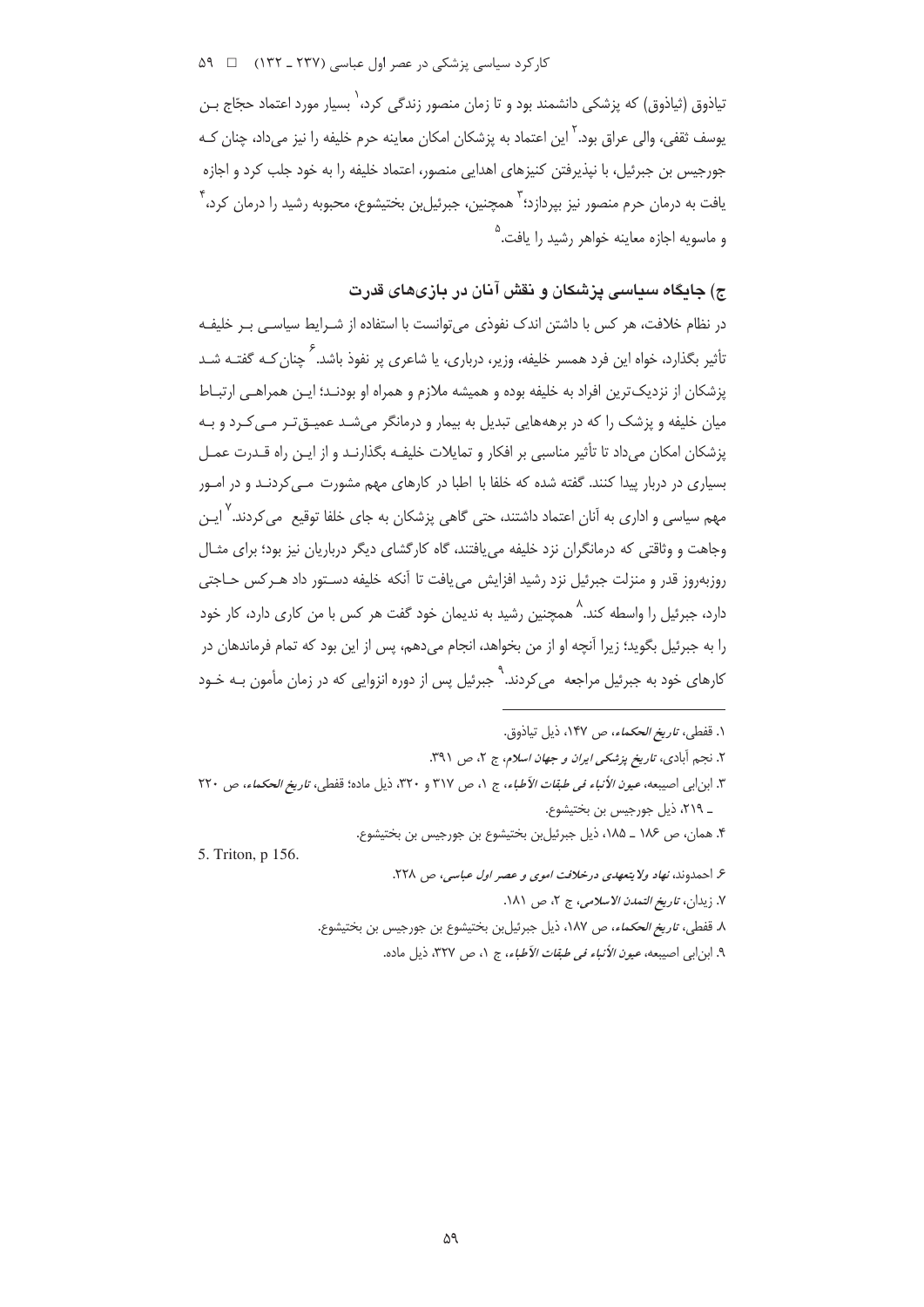دید با درمان خلیفه مجددا به دربار وارد شد و شأن بالایی پیدا کرد. نقل است که مأمون در ۲۰۸ ق، <sup>(</sup> بیمار شد و درنهایت جبرئیل به درمان او آمد، اموالی گرفت و چنان منزلت یافت که هر کس منصـبی می گرفت، لازم بود جبرئیل را ملاقات کند و خدمت گزارد. <sup>۲</sup> حتی هر کارگزاری که به مأموریتی خارج از بغداد می رفت، نخست برای خداحافظی به نزد جبرئیل می آمد و به او هدیهای می داد. <sup>۲</sup> سلمویه بـن بنان نیز در عصر معتصم اکرام و احترام زیاد می دید؛ جایگاه وی چندان رفیع شـد کـه حتـی فـرامین معتصم به دوائر دولتی و نیز تمامی فرامین صادره به امرا و فرماندهان که به امضای خلیفه می رسـید، همه به خط سلمویه بود؛ ابراهیم برادر وی نیز خزانهدار مورد اعتماد خلیفه شد. ٰ برخی فرامین معتصم را نيز سلمويه شفاهي به افراد ابلاغ مي كرد. <sup>۵</sup> در جريان ساخت و اقامت معتصم در سامرا نيز سـلمويه طرف مشورت خلیفه بود. <sup>۶</sup>

يزشكان به علت اينكه نخستين افرادي بودند كه مي توانسـتند از وخامـت حـال خليفـه آگـاه شـوند، در بازی قدرت بے طرف نماندہ و گاہ در کنار مدعیان قدرت قرار مے گرفتند. طبری به نقــل از صــباح آوردہ کــه هارون در لحظات آخر زندگی، در خراسان به او گفته هر کدام از فرزنـدان مـن بـر مـن رقیبـی (جاسـوس) گماردهاند؛ مسرور خادم، جاسوس مأمون و جبرئیل بن بختیشوع پزشک، جاسوس امین اسـت؛ اینهـا منتظـر مرگ من هستند و نفس های مرا می شمارند. <sup>۷</sup> شاید به این خاطر است که برخی می گوی*نـد مـ*رگ رشـید در واقع در اثر اشتباهی بود که جبرئیل بن بختیشوع در درمان او مرتکب شد؛ حتی به گفته طبـری جبرئیـل در انتظار مرگ خلیفه بود و در ایام احتضار فرامین وی را اجابت نمی *ک*رد.^

نزدیکی پزشکان به خلیفه این امکان را میداد که از شرایط و اوضاع به خوبی آگاه باشند و حتـی می توانستند آینده حکومت را پیش بینی کنند؛ چنان که جبرئیل بن بختیشوع سـقوط حکومـت امـین را پیش بینی می کرد. ابراهیمبن مهدی می گوید:

روزی دارو خورده بودم و به مجلس امین نرفتم، صبح روز بعد، امین، جبرئیل را

١. ابن ابی اصیبعه سال ٢١٠ ه.ق، را ذكر كرده است. (همان، ص ٣٣٠، ذيل ماده) ٢. قفطي، *تاريخ الحكماء*، ص ١٩۶، ذيل جبرئيلبن بختيشوع بن جورجيس بن بختيشوع. ٣. ابنابي اصيبعه، *عيون الأنباء في طبقات الأطباء*، ج ١، ص ٣٣٠، ذيل ماده. ۴. همان، ص ۴۱۴. ۵. همان، ص ۴۱۶. ۶. همان، ص ۴۱۷. ٧. طبري، تاريخ الأمم و الملوك، ج ٨، ص ٣٣٩. ٨. همان، ص ٣۴۴.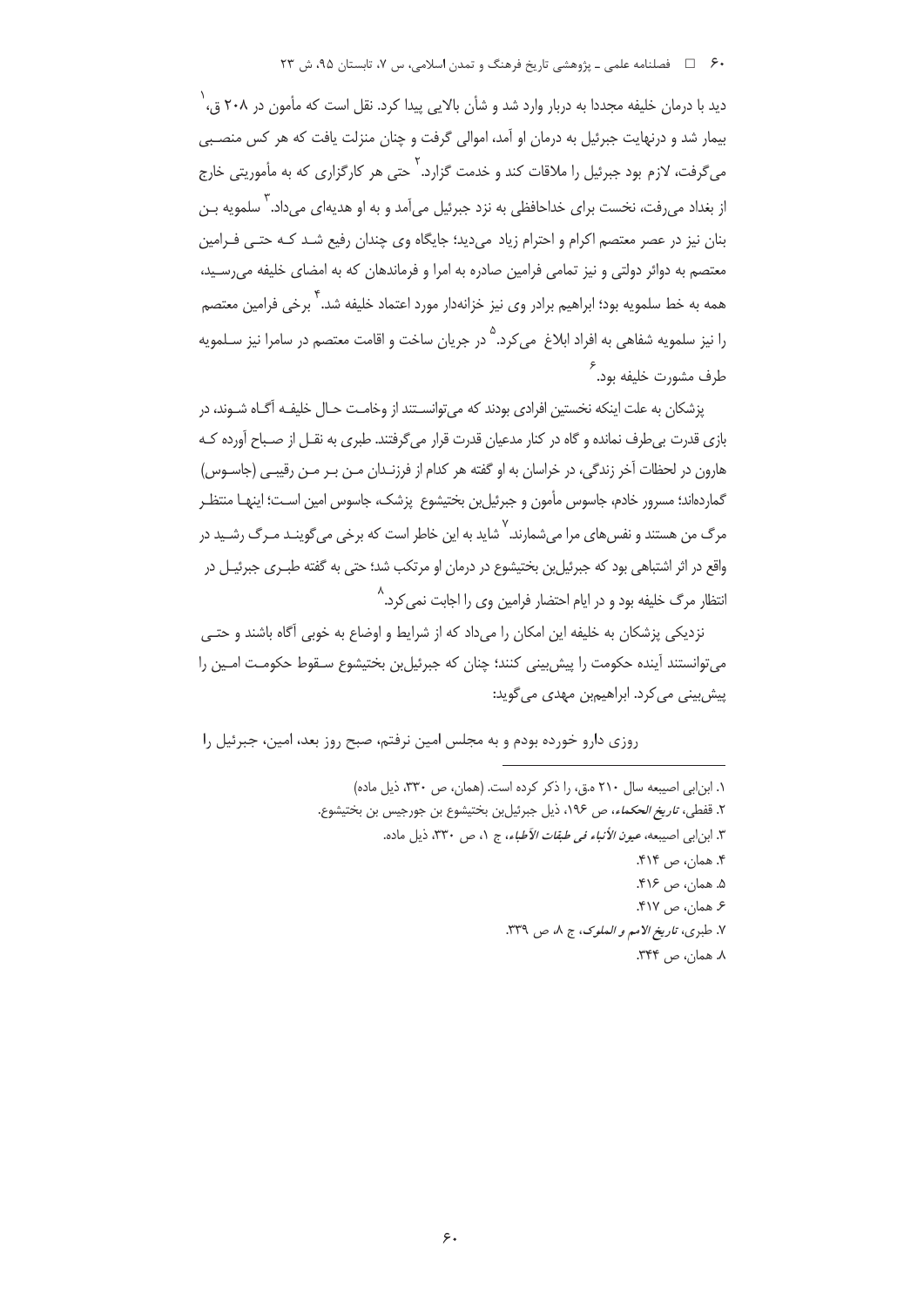$91 \square$  (1۳۲ ـ ۱۳۲۲) کار کرد سیاسی زن شکی در عصر اول عباسی (۲۳۷ ـ ۲۳۲)

به احوال پرسے مـن فرسـتاد؛ جبرئیـل خـود را بـه مـن نزدیـک کـرد و گفـت امیرمؤمنان در سامان کار علی بن عیسی است و او را به خراسان مے فرسـتد کـه مأمون را مقيد به خدمت آورد و بدين منظور زنجيري از نقره ساخته اسـت؛ امـا به نظر من مأمون غالب ميشود؛ چون ابراهيم دليل اين رأي را جويا شد، گفت امشب خلیفه چنان مست بود که مرا <sub>د</sub>ئیس محافظان بغداد قرا<sub>د</sub> داد.<sup>\</sup>

اعتماد خلفا به یزشکان باعث می شد آنان بتوانند از مخفی ترین کارهای خلفا نیز آگاهی پیدا کرده و حتی در روابط سیاسی و قدرت نقشی فعال داشته باشـند، بـه گونـهای کـه حتـی در از بـین بـردن دشمنان خلفا نیز به ایفای نقش میپرداختند. چنان که ابن|ثال پزشک مسـیحی دمشـقی، از پزشـکان معروف شام در سده اول هجری قمری و پزشک مخصوص معاویهین أبی سـفیان و رئـیس پزشـکان دمشق، پیوسته مصاحب و محرم اسرار و رازهای معاویه بود و دشمنان و مخالفان معاویه را به دسـتور وی مسموم می کرد. <sup>۲</sup> گویند معاویه برای از سر راه برداشتن عبدالرحمن بن خالد بن ولید ــ که مـدعی خلافت پس از او بود \_ ابنأثال پزشک را فراخواند و او شربتی به عبدالرحمن خوراند و وی را مســموم کرد.<sup>۳</sup> بختیشوع پزشک که از نقشه هارون برای برانداختن برامکه با خبر بود، میگوید:

روزی در کاخ خُلد، نزد هارون بـودم، در ایـن وقـت برامکـه در طـرف دیگـر رو به٫وی کاخ خلد ساکن بودند و دجله میان آنان فاصـله بـود. ٫شـید بـه ازدحـام مردم و اسبان بر در خانه يحيى نظاره كرد و ميگفت خدا يحيى را جـزاي خيـر دهد که اداره امور را به عهده گرفته تا من از رنج کار راحت شوم و اوقـات خـود را به عیش و نوش بگذرانم، اما چون بدرفتاری بـا برامکـه آغـاز کـرد، دوبـاره در همان جا در باب ازدحام به من گفت: یحیی خودکامگی را در امور پیشه ساخته و خلافت در واقع از آن اوست و من جز نام از آن بهرهای ندارم؛ من فهمیدم بـه .<br>دودي آنان را پرخواهد انداخت.<sup>۴</sup>

.<br>فرمان قتل عام برامکه نیز وقت*ی* صادر شد که بختیشوع و ابوزکّار اعمی مُغنی نزد رشید بودند.<sup>۵</sup>

- ١. قفطي، *تاريخ الحكماء*، ص ٢٠٠ \_ ١٩٩، ذيل جبرئيل بن بختيشوع بن جورجيس بن بختيشوع.
	- ۲. نجم آبادی، *تاریخ پزشکی ایران و جهان اسلام*، ج ۲، ص ۳۹۰.
	- ٣. ابن حبيب بغدادي، *اسماء المغتالين من الاشراف في الجاهليه*، ص ١٣۵.
		- ۴. ابن طقطقي، *الفخرى*، ص ٢٠٧.

۵. طبري، تاريخ الامم و الملوك، ج ٨، ص ٢٩۵.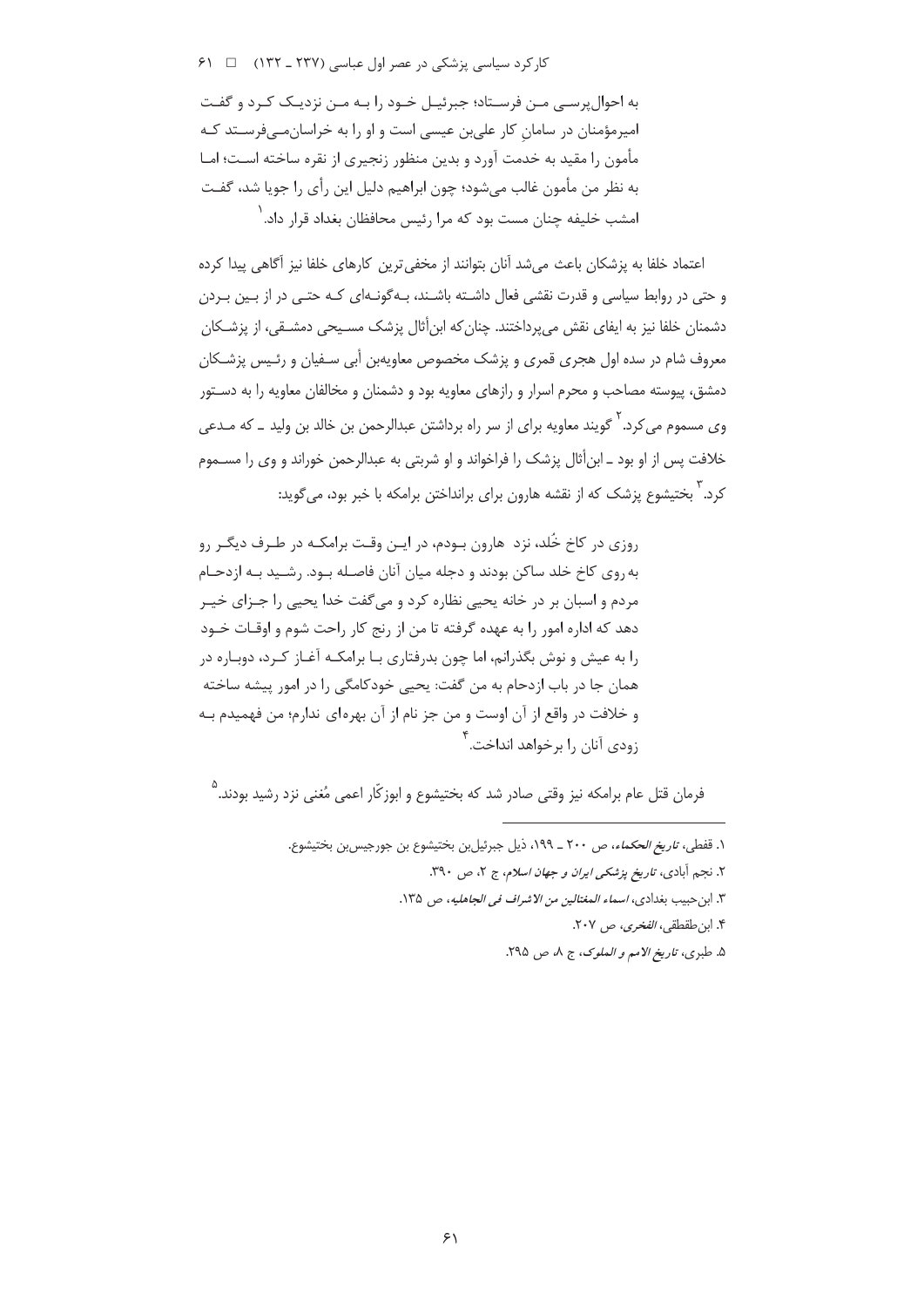## د) جاىگاه مالى يزشكان

نفوذ پزشکان در دربار، توان مالی و موقعیت ممتازی را برای آنان فراهم ٍ میآورد. این موقعیت مـالی گاه چندان بود که حسادت اطرافیان را نیز بر ٍ می(نگیخت. مورخان و محققان، گزارش هـا و آمارهـای فراوانی از درآمدهای کلان پزشکان ارائه نموده اند که این خود بیانگر جایگـاه والای اقتصـادی آنـان است. ٰ حجاج به ثیاذوق، پزشک معتمد خویش، اموال فراوانی می،بخشید و در رفـاهش مـی کوشــید. <sup>۲</sup> همچنین منصور به جورجیس بن جبرئیل، پزشک خاص خویش دارایی قابل توجهی اعطا کرد و چـون په وي رخصت داد په چندي شايور بازگردد، ده هزار دينار ديگر په وي داد. "پسر چورچيس، بختيشوع دوم، نیز که در پزشکی سرآمد بود و در بغداد، هم از جهت دانش و هم از جهت قرب به خلیفه، اعتبار ِ<br>کامل داشت، چندان اموال کسب نمود که کم نظیر بود. <sup>۴</sup>

يزشكان ثروت فراوان و القابي پر طمطرق از خلفا دريافت مي كردند. تنها ميزان ثروت جبرئيل بـن بختیشوع نشان می دهد که پزشک معتمد چه حجم از اموال منقول و غیر منقول را در اختیـار داشـته است. <sup>0</sup> رشید هیچ درخواست و نیازی از جبرئیل بن بختیشوع را رد نمی کرد. مستمری جبرئیـل نیـز در زمان هارون الرشيد بسيار مفصل بود.<sup>۶</sup> بنا بر گزارشی حقوق ماهيانه جبرئيل بالغ بـر ۱۲ هـزار درهــم ر<br>بود و در کنار مستمری مفصل ماهیانه، پس از درمان رشید نیز مبالغ و هدایایی دریافت مــ، کـرد. " درآمدهای کلان جبرئیل چندان بود که آمار شگفتانگیزی از ثروت او به دست دادهاند. گفته شده که مقرری سالانه او بدین شرح بود؛ در هر ماه ده هزار درهم، در هر محرم (و با آغاز سال نو) پنجاه هزار درهم با جامههایی به ارزش ده هزار درهم. برای فصد رشید در هر سال دوبار، یک صد هـزار درهــم، برای هر سال دوبار شرب دوا (به خلیفه) صد هزار درهم، از اصحاب رشید همراه با قیمت لباس، عطر و جاریا، جهارصد هزار درهم، عباسه پنجاه هزار درهم، فاطمه هفتاد هزار درهم، اب اهیم بن عثمیان سی هزار درهم، فضل بن ربیع بنجاه هزار درهم، لباس، عطر و جاریا یک صد هزار درهم. وی از غله

1. See: Rosenthal, p 484.

٢. ابن ابي اصيبعه، *عيون الأنباء في طبقات الأطباء*، ج ١، ص ٣١١، ذيل تياذوق.

٣. همان، ص ٣١٧، ذيل ماده؛ قفطي، ت*اريخ الحكماء، ص ٢٢٠،* ذيل جورجيسبن بختيشوع.

۴. همان، ص ۱۴۱ \_ ۱۴۰، ذيل بختيشوعبن جورجيس بن بختيشوع.

۵. زيدان، تاري*خ التمدن الإسلامي،* ج ٢، ص ١٨۴ \_ ١٨٣.

ع ابن ابي اصيبعه، *عيون الأنباء في طبقات الأطباء*، ج ١، ص ٣٢٨ \_ ٣٣۶، ذيل ماده؛ triton, p 157.

<sup>7.</sup> Triton, p 158.

٨. تنوخي، *الفرج بعدالشدة*، ج ۴، ص ٢٢٠ ـ ٢١٩.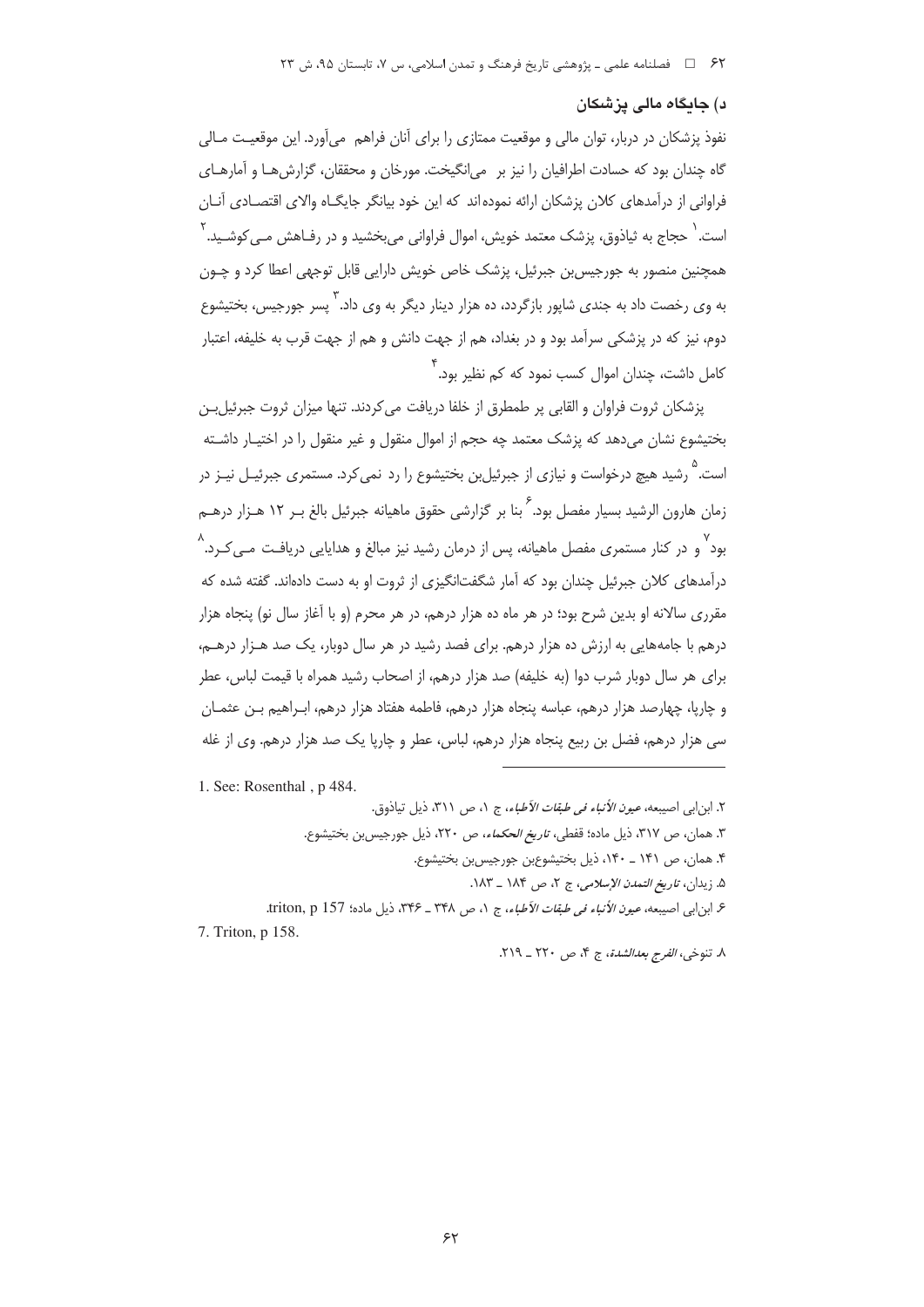$94$   $\Box$  (١٣٢ ـ ١٣٢) کار کرد سیاسی زشکی در عصر اول عباسی (١٣٢ ـ ١٣٢)

املاک خویش در جندی شایور، سوس، بصره و سواد نیز سـالانه هشـت صـدهزار درهــم بـه دسـت می آورد. او ۲۳ سال در خدمت رشید بود و در ۱۳ سال وزارت برامکه، جـدای از صـلههـای هنگفـت آنان، هشتاد و هشت هزار هزار درهم و هشـت صـد هـزار = ۸۸/۸۰۰/۰۰۰ درهـم تنهـا از برمكيـان دریافت کرد.<sup>\</sup> رقعه|ی را به خط جبرئیلبن بختیشوع پزشک یافتند که در آن گفته بود از برمکیــان از مال و زمین و جز آن، هفتاد میلیون درهم به دست آورده است<sup>۲</sup> همچنین نقل است جبرئیـل بـر سـر خرید ملکی بدهکار شد و نتوانست بدهی خود را بیردازد و یحیی برمکی کل مبلغ هفتصد هزار درهــم بدهی جبرئیل را یکجا پرداخت کرد.<sup>۳</sup> درآمد زیاد جبرئیل بهگونهای بود که میراث و مـا تـرک وی، بـا وجود غارت و دستبرد، هفتصد هزار دینار گزارش شده است.<sup>۴</sup>

پزشکان دیگر نیز از درآمدهای فراوانی برخوردار بودند. جبرئیل، چشم پزشک مأمون، در ماه هزار درهم حقوق دريافت مي¢د.<sup>۵</sup> همچنين مأمون به حنين بن اسحاق طلاي خـالص مـي داد و ماسـويه نیز مقرری کلانی داشت.<sup>۶</sup> پزشکان از دیگر درباریان نیز هدایایی دریافت مے کردنـد. چـون در سـال ۲۰۳ ق، حسن بن سهل پیمار شد، جبرئیل را که به امر مأمون به زندان افتاده بـود، بـرای مـداوای حسـن از زندان بیرون آوردند و او پس از درمان،جوائزی به جبرئیل بخشید و از مأمون خواست وی را آزاد کند.<sup>۷</sup>

## ه) دولت مستعجل

با وجود تماس و تأثیر سیاسی، موقعیت پزشکان در برابر قدرت دائماً دگرگون می شد و گاهی پزشکان در معرض انواع توطئه ها و دسیسههای دربار قرار می5رفتنـد.^ بـرای نمونـه، منصـور تمـامی امـوال عیسی،بن شهلافا را مصادره کرد.<sup>۹</sup> پزشکان در برابر غضب خلفا نیز در واقع بی،پناه بودند و برای مثال جرئت درمان دشمنان سیاسی آنان را در خود نمیدیدند. `` نمونه دیگر، جبرئیلبن بختیشوع است که

١. قفطي، *تاريخ الحكماء*، ص ١٩٨ \_ ١٩٧، ذيل جبرئيلبن بختيشوع بن جورجيس بن بختيشوع. ٢. تنوخي، *نشوار*، ج ٨، ص ٢۴۵. ٣. بيهقي، محاسن، ص ١٣٨. ۴. قفطي، *تاريخ الحكماء*، ص ١٩٧، ذيل جبرئيلبن بختيشوع بن جورجيس بن بختيشوع. ۵. ابن|بي اصيبعه، *عيون الأنباء في طبقات الأطباء*، ج ١، ص ۴۲۷، ذيل ماده. ع زيدان، *تاريخ التمدن الإسلامي*، ج ٢، ص ١۵٩؛ نيز بنگريد به: 158 triton, p. ٧. قفطي، ت*اريخ الحمكاء*، ص ١٩٥، ذيل جبرئيلبن بختيشوع بن جورجيس بن بختيشوع. 8. Triton, p161. ٩. قفطي، ت*اريخ الحمكاء*، ص ٣٣٢، ذيل عيسى بن شهلافا. ۱۰. طبري، ت*اريخ الامم و الملوک*، ج ٨، ص ١١، در داستان عزل عيسى بن موسى.

 $54$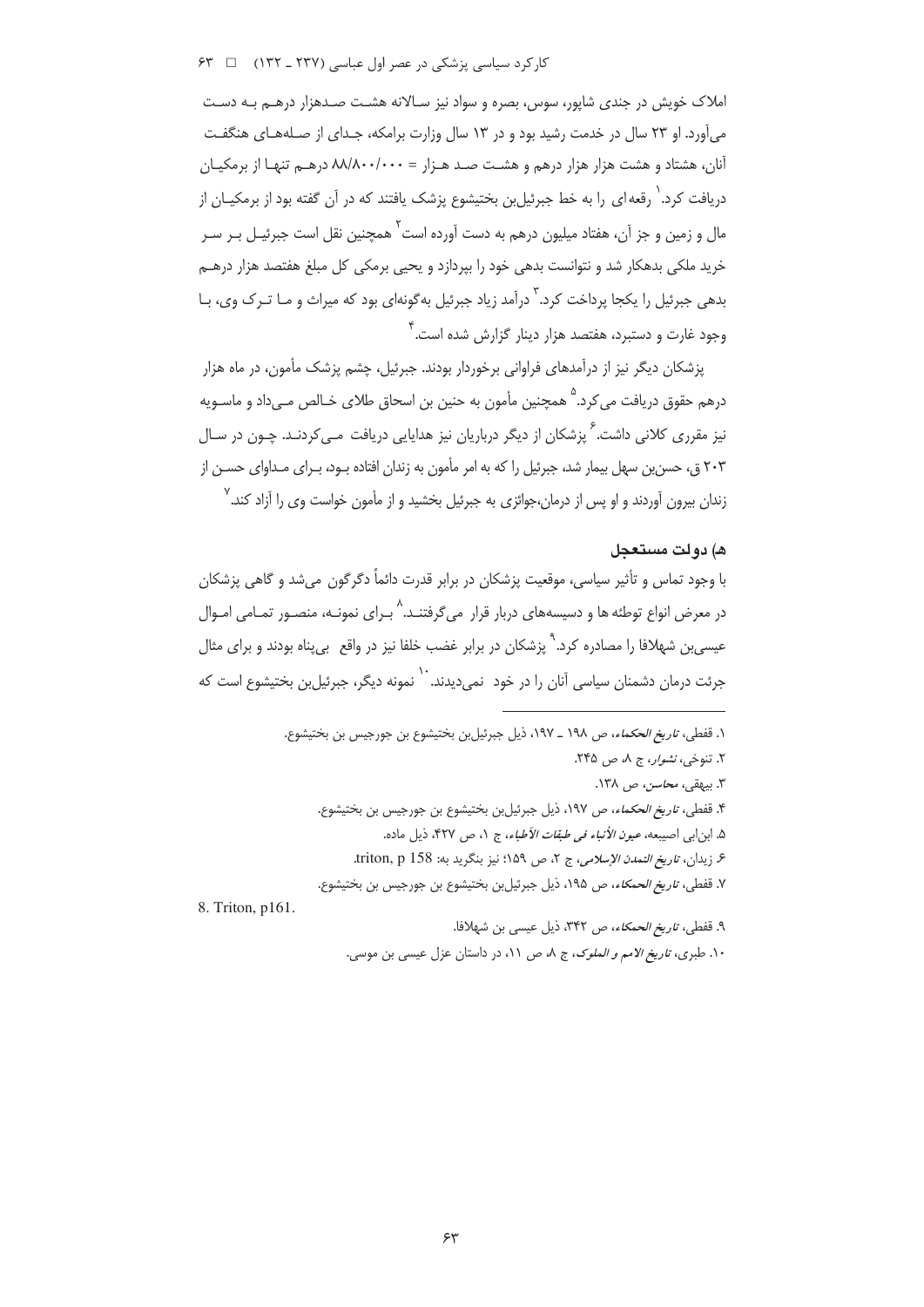## ۶۴ = ح فصلنامه علمی ـ یژوهشی تاریخ فرهنگ و تمدن اسلامی، س ۷، تابستان ۹۵، ش ۲۳

به سبب صراحت لهجه مورد غضب هارون قرار گرفت. ` همچنین نقل شده که چون رشید در طـوس بیمار شد، به جبرئیل گفت، چرا مرا درمان ِ نمی کنی و جبرئیل به او گفت به تو گفتم زیاد جماع مکن، گوش نکردی؛ و نیز گفتم به شهر خود، رقّه مراجعت کن که آنجا با مزاج تو موافــق تــر اســت، قبــول نکردی و حالا مریض شدهای؛ من تنها از خدا برایت شفا ً میطلبم. رشـید نیـز جبرئیـل را بـه زنـدان افکند و حتی فرمان قتل وی را صادر کرد و اسقفی از اهالی فارس را برای درمان رشید آوردند، با این همه فضل بن ربیع که به واسطه جبرئیل خبر یافته بود خلیفه به زودی می،میرد و نیز بـهدلیـل نقشـی که جبرئیل در درمان و بهبودی او داشت، <sup>۲</sup> وی را نکشت. <sup>۳</sup> چون مأمون بر امین پیروز شد نیز فرمـان داد اموال جبرئیل مصادره و زندانی شود.<sup>۴</sup> مجددا چون مأمون در ۲۰۵ ق، بـه ب*غ*ـداد آمـد، دسـتور داد جبرئیل در خانه خودش زندانی شود و میخائیل (داماد وی) را پزشک خود قرار داد. <sup>۵</sup>

پزشکان گاهی مورد حسادت درباریان یا گرفتار رقابتهای شغلی نیز میشدند. وقتـی در بیمـاری هادی پسر مهدی، بختیشوع دوباره به بغداد خوانده شد و او را معالجه کرد، این امر بر خیـزران گـران آمد که با وجود پزشک خاص او، ابوقریش، چرا او را فراخوانده اند، بنابراین ابوقریش را به دشمنی با او برانگیخت و همین امر موجب بازگشت بختیشوع به جندی شایور شد.  $\mathop{^\times}$  بختیشوع سوم پسـر جبرئیـل دوم نیز که در ۲۱۳ در بغداد به نزد مأمون رفت و همان سال او را در سفر آسیای صغیر همراهی کرد و در زمان واثق، ثروت و شهرت عظیمـی بـه دسـت آورد، مـورد حسـادت دو تـن از بزرگـان دربـار، ابنزیات وزیر (د. ۲۳۳) و ابن|بی داود قاضی (د. ۲۴۰) قرار گرفت.<sup>۷</sup> این دو با او دشمنی می *ک*ردنــد<sup>^</sup> و پیوسته واثق را بر وی میشوراندند تا حکم بر تبعید او بــه جنــدی شــاپور و مصــادره امــوالش را داد.<sup>۹</sup>

۲. جبرئیل در آن ایام قولنج فضل بن ربیع را درمان کـرده بـود؛ قفطـی، *تــاریغ الحکمــاء*، ص ۱۹۵ ـ ۱۹۴، ذیــل جبرئيلبن بختيشوع بن جورجيس;ن بختيشوع.

٣. همان.

- ۴. همان: triton, p 158.
- ۵. قفطي، *تاريخ الحكماء*، ص ۱۵۸.
- ع همان، ص ١۴١، ذيل بختيشوعين جورجيس بن بختيشوع؛ ابن ابي اصيبعه، *عيون الأنباء في طبقات الأطبـاء،* ج ١، ص ۳۲۴، ذیل ماده.
	- ٧. أذرنوش، *دائره المعارف بزرگ اسلامی،* ذیل ماده.
- ۸. برای نزاع ابراهیمبن مهدی و بختیشوع متطبب در نزد احمدبن ابی دواد قاضی در مجلس حکم بر سر ملکی در سواد و بلند بلند حرف زدن آن دو. (ابن حمدون، *التذكرة الحمدونيه*، ج ٣، ص ١٧٧)
	- ٩. قفطي، *تاريخ الحكماء*، ص ١۴٢، ذيل بختيشوعبن جبرئيل.

۱. آذ<sub>د</sub> نوش، د*ائره المعا*رف بزرگ اسلامی ذیل ماده.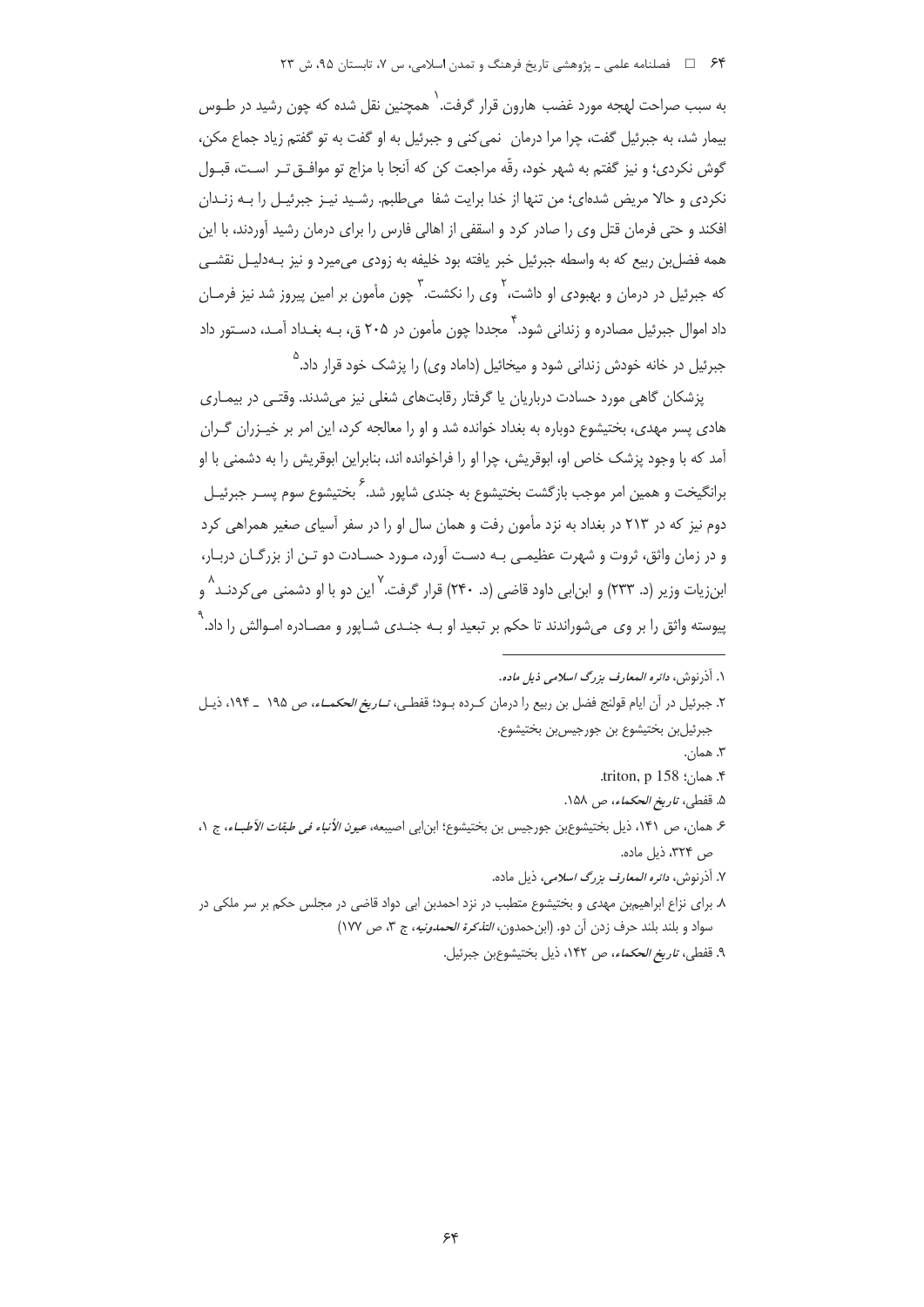کار کرد سیاسی پزشکی در عصر اول عباسی (۲۳۷ ـ ۲۳۲) ۔ تا ۶۵

بختیشوع پنج سال از بغداد دور بود تا واثق بیمار شد و او را نزد خود خواند، اما پزشک زمانی به سامرا , سید که خلیفه د, ۲۳۲ د<sub>ر</sub> گذشته بود. <sup>۱</sup>

البته در نگاه مسلمانان جدای از مسائل دربار و ثروت و نفوذ فراوان پزشکان، این طبقه از منزلـت چندان رفی*عی* برخوردار نبودند. <sup>۲</sup>

### نتىحە

نیازی که خلفا به پزشکان برای حفظ و مراقبت از سلامت ایشان داشتند و ارتباطی کـه پزشـکان بـا نقش درمانگری با خلفا برقرار مے کردنـد، جایگـاه رفیعـی را بـرای آنـان در دربـار پدیـد آورده بـود؛ به گونه ای که از عناصر اصلی و عضو دائمی دربار شمرده میشدند. در نتیجه این ارتباط و جایگاه والا که مرهون توان علمی پزشکان و تلاش ایشان در درمان خلفا و خواص ایشان بود، پزشکان علاوه بر نقش پزشکی با جلب همدلی بیماران خویش؛ یعنی خلفا، به عنوان افرادی مطمئن و رازدار از اسـرار و رازهای خلفا با خبر و در خلوت و جلوت همراه ایشان بودند.

اطلاع یابی دقیق از درون درباره و شخص خلیفه، به پزشکان در بازی قـدرت نقشـی فعـال می داد که گاه در روابط قدرت تأثیرگذار بودند؛ عـزل و نصـبهـا، دخالـت در صـدور فـرامین و دستورها، گشودن راه رسیدن به پست و مقام برای دیگران و اموری از این دست از عمده فعالیتهای سیاسی پزشکان دربار خلفا بود. نزدیکی به مرکز قدرت سیاسی برای آنان درآمدهای کلانی نیز به همراه داشت. گزارش هایی که در منابع تاریخی از ثروت پزشکان آمده، خود بیانگر این جایگاه مالی است. البته با وجود جایگاه رفیع پزشکان، قدرت آنان سست و متزلزل بود و گاه با روی گردانی خلیفه یا حسادت درباریان یا دیگر پزشکان، زمینه انزوای پزشک یا زندانی شدنش فراهم. می آمد. در کنار این مسئله، با وجود منزلت پزشکان در دربار، توده مردم، آنان را در زمره طبقات پایین جامعه می دانستند.

## منابع و مآخذ

١. ابن ابي اصيبعه، سعدي خزرجي، موفق الدين ابوالعباس احمد بن قاسم، عيــون *الأنبــاء فــي طبقــات* الأطباء، ترجمه سيد جعفر غضبان، شرح و توضيحات دكتـر محمـود نجـم آبـادي، تهـران، مؤسسـه مطالعات تاریخ پزشکی، چ ۱، ۱۳۸٦.

2. Triton, p 163, also for example see: p 164.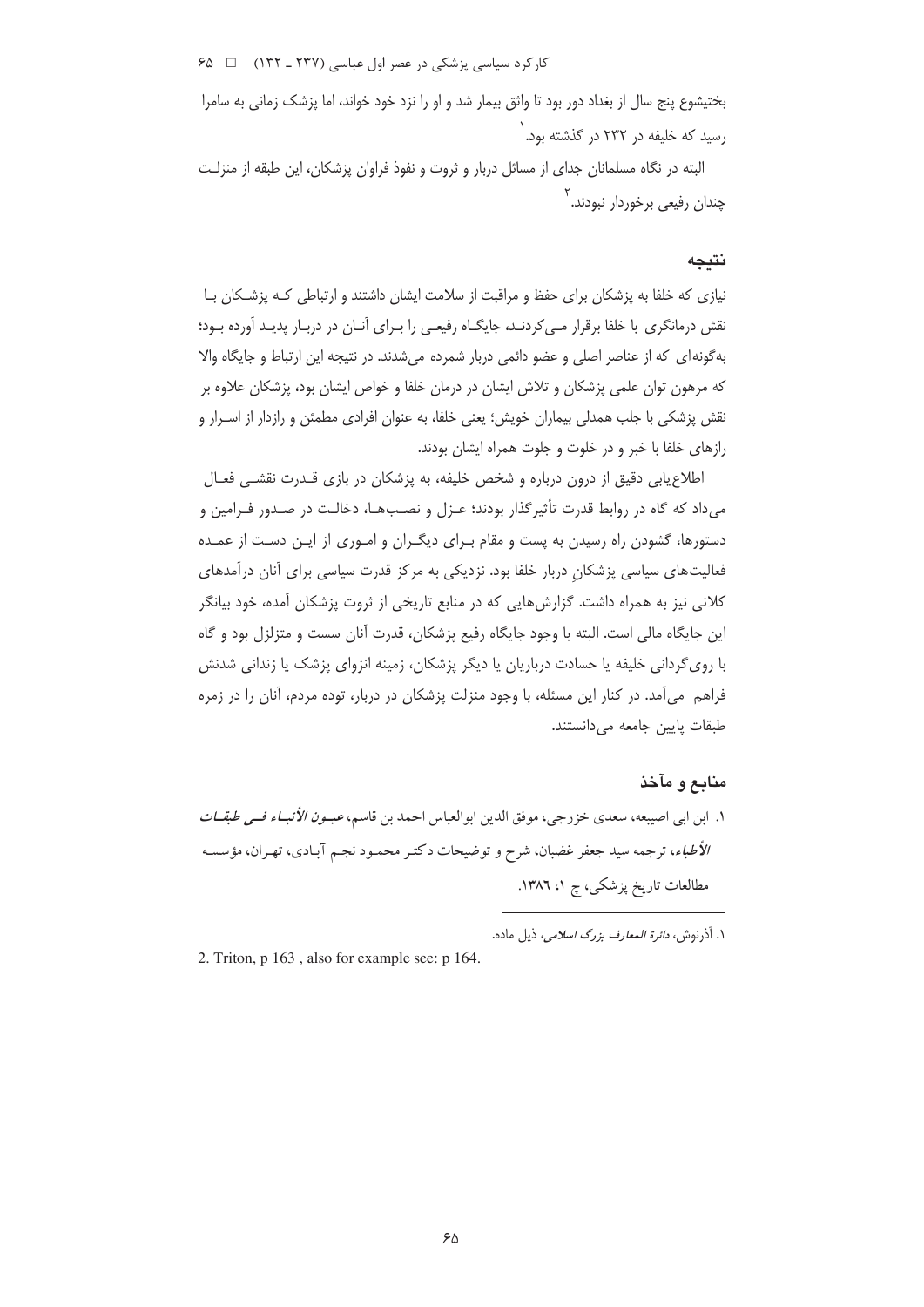- ۶۶ = 1 فصلنامه علمی ـ پژوهشی تاریخ فرهنگ و تمدن اسلامی، س ۷، تابستان ۹۵، ش ۲۳
- ٢. ابن حبيب بغدادي، ابوجعفر محمد بن حبيب، *أسماء المغتالين من الأشراف في الجاهلية و الإس*ــلام، جاب سيد حسن كسروي، بيروت، دارالكتب العلمية، الطبعة الأولى، ١٤٢٢ ق.
- ٣. ابن<مدون، محمد بن حسن بن محمد بن علي، *التذكرة الحمدونية*، تحقيـق إحسـان عبـاس و بسـكر عباس، دار صادر، بيروت، الطبعة الأولى، ١٩٩٦ م.
- ٤. ابن طقطقي، محمد بن علي، *الفخرى في الأداب السلطانية و الدول الإسلامية*، تحقيق عبدالقادر محمد مايو ، بيروت، دارالقلم العربي، الطبعة الأولى، ١٤١٨ ق / ١٩٩٧ م.
- ٥. احمدوند، عباس، نهاد ولايت عهدى در خلافت اسوى و عصر اول عباسى (٢٣٢ -٥٦ ق)، قم، یژوهشگاه علوم و فرهنگ اسلامی، چ ۱، ۱۳۹۰.
- ٦. بيهقي، ابراهيم بن محمـد، *المحاسن و المساوى*، تحقيـق عـدنان علـي، بيـروت، دارالكتـب العلميـة، الطبعة الأولى، ١٩٩٩ م / ١٤٢٠ ق.
- ٧. تنوخي، ابوعلي محسن بن علي، *الفرج بعد الشدة*، تحقيق عبود شالجي، بيروت، دار صادر، ١٩٧٥ م.
- ٨ جهشياري، ابوعبدالله محمد بن عبدوس، *الوزراء و الكتّاب*، بيـروت، دارالفكـر الحـديث، ١٤٠٨ ق / ۱۹۹۸ م.
	- ۹. د*انشنامه جهان اسلام*، زیر نظر غلامعلی حداد عادل، تهران، بنیاد دائرةالمعارف اسلامی، ۱۳٦۲ تاکنون.
- ۱۰. *دائرة المعارف بزرگ اسلامی*، زیـر نظـر کـاظم موسـوی بجنـوردی، تهـران، مرکـز دائرةالمعـارف اسلامي، ۱۳۷۲ تاكنون.
- ١١. راغب اصفهاني، ابوالقاسم حسين بن محمد بن مفضل، *محاضرات الأدبــاء و محــاورات الشــعرا و البلغاء*، چاپ عمر فاروق پزشکی، بیروت، دار الأرقـم بـن أبـي الأرقـم، الطبعـة الأولـي، ١٩٩٩ م / ۱٤٢٠ ق.
	- ۱۲. زيدان، جرجي، *تاريخ التمدن الإسلامي*، بيروت، منشورات دار مكتبة الحياة، بي تا.
- ١٣. طبري، ابوجعفر محمد بن جرير، ت*أريخ الأمم و الملوك*، تحقيق محمد ابوالفضل إبراهيم، بيـروت، دار التراث، الطبعة الثانية، ١٣٨٧ / ١٩٦٧ م.
- ۱۶. قفطی، علی بن یوسف، *تاریخ الحکماء*، ترجمه فارسی از قرن پـازدهم هجـری، بـه کوشـش بهـین دارائی، تهران، انتشارات دانشگاه تهران، ۱۳٤۷.
- ١٥. مسعودي، علي بن حسين بن علـي، *مــروج الـــذهب و معـــادن الجــوهر*، تحقيـق أسـعد داغـر، قــم، دار الهجرة (افست)، الطبعة الثانية، ١٤٠٩ ق.